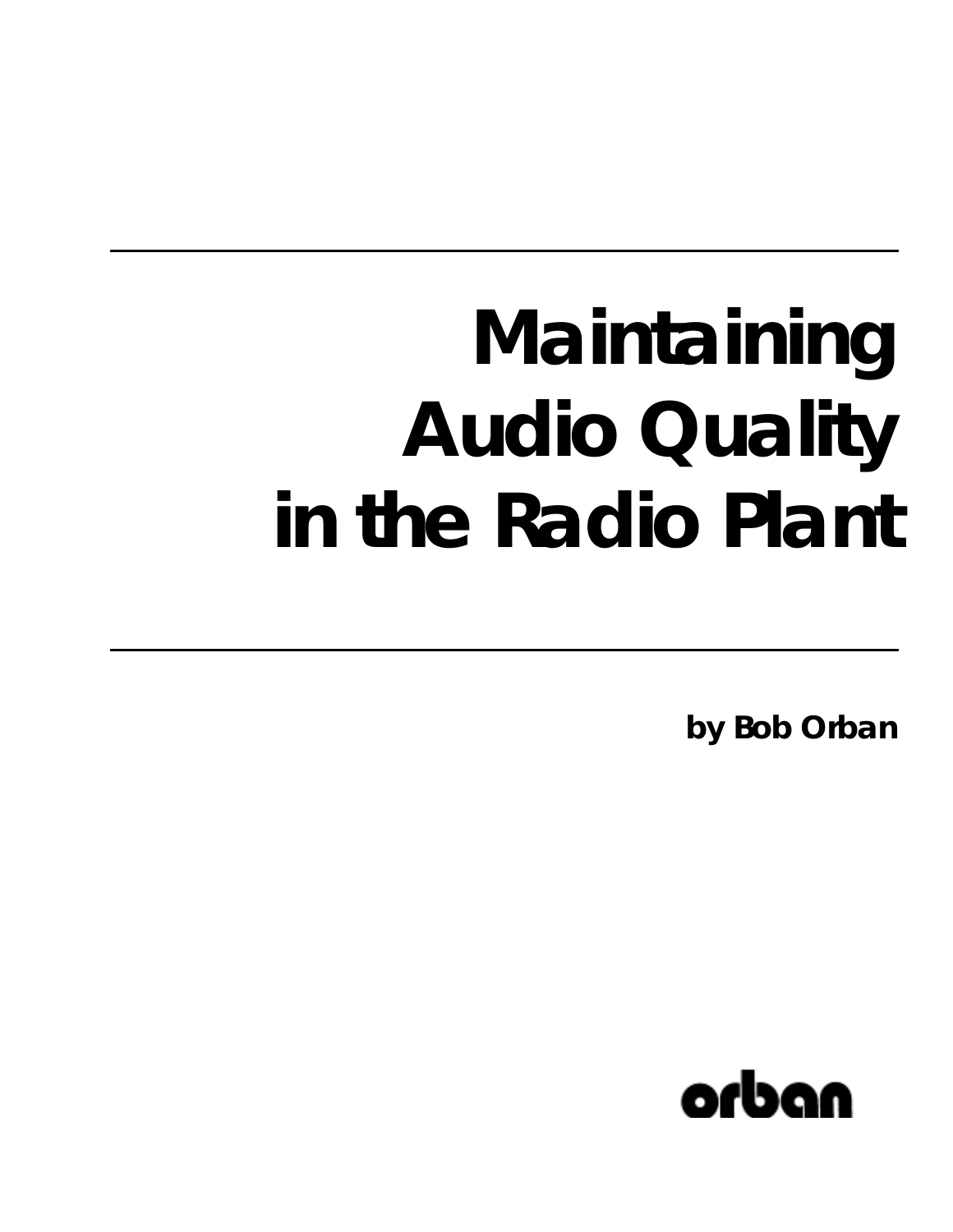Orban is a registered trademark. All trademarks are property of their respectable companies.

This manual is part number 95383.000.01

© Copyright 1999, 2000



H A Harman International Company 1525 ALVARADO STREET, SAN LEANDRO, CA 94577 USA Phone: (1) 510/351-3500; Fax: (1) 510/351-0500; E-Mail: custserv@orban.com; Site: www.orban.com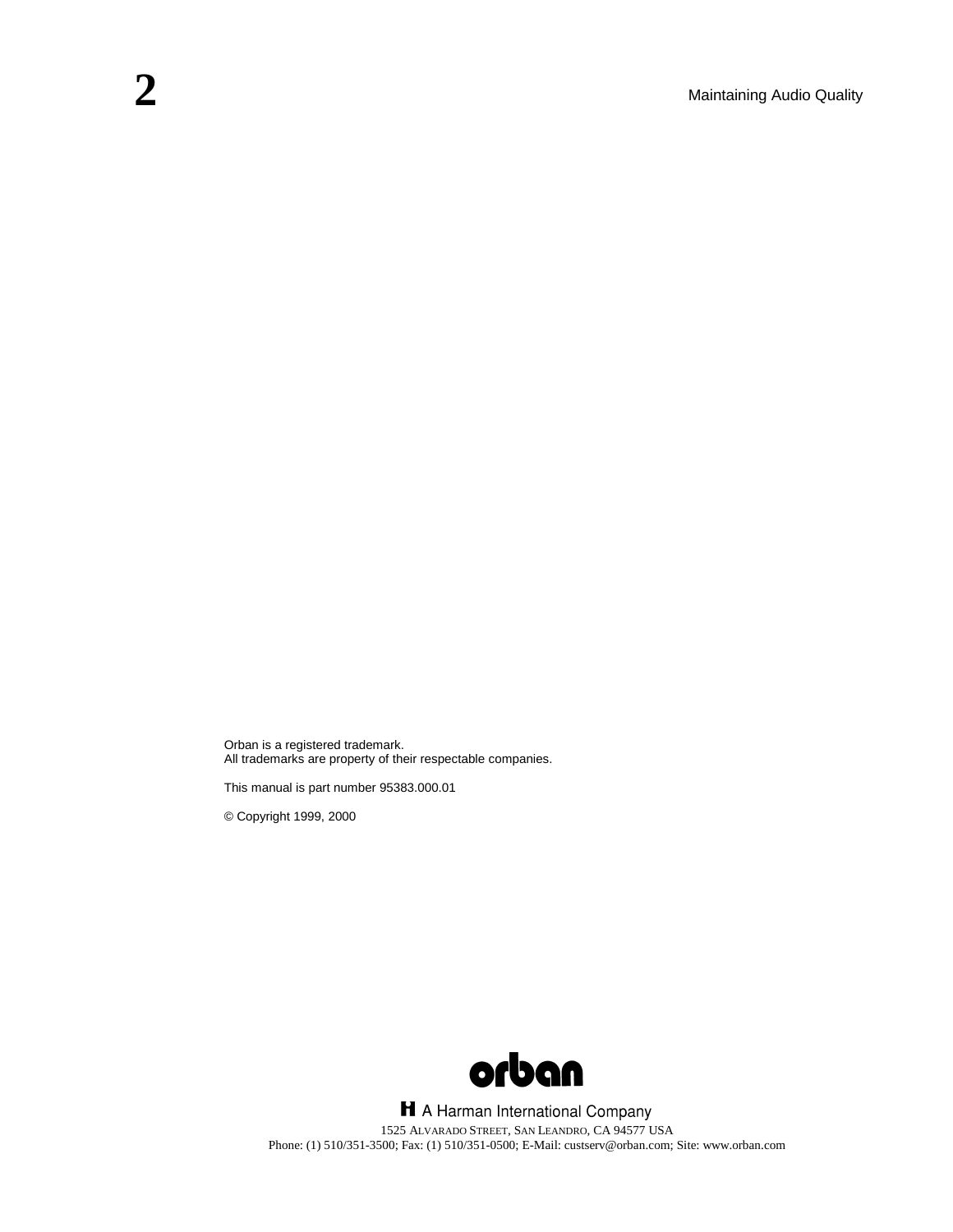# Maintaining Audio Quality in the Radio Plant

| 35 |
|----|
|    |
|    |
|    |
|    |
|    |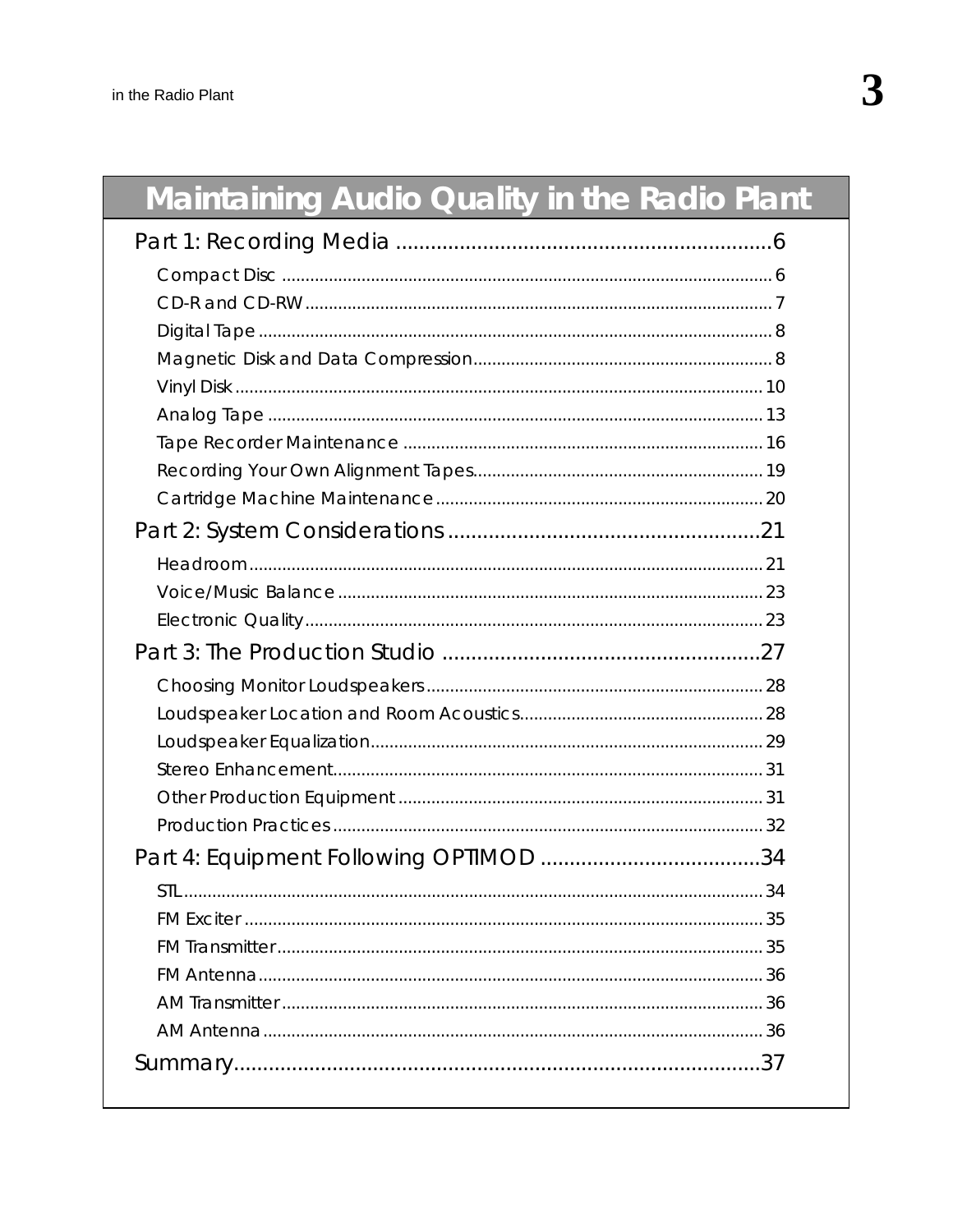# **Maintaining Audio Quality in the Radio Plant**

By Robert Orban, Chief Engineer, Orban Inc. (revised August 1999)

#### **Author's Note:**

This white paper combines and revises two previous Orban papers on maintaining audio quality in the FM and AM plants. In 1999, considerations for both are essentially identical except at the transmitter because, with modern equipment, there is seldom reason to relax studio quality in AM plants. The text emphasizes FM (and, to a lesser extent, DAR) practice; differences applicable to AM have been edited into the FM text.

Audio processors change certain characteristics of the original program material in the quest for positive benefits such as increased loudness, improved consistency, and absolute peak control.

The art of audio processing is based on the idea that such benefits can be achieved without allowing the listener to detect that anything has been changed. Successful audio processing performs the desired electrical modifications while presenting a result to the listener that, subjectively, sounds natural and realistic. This sounds impossible, but it is not.

Audio processing provides a few benefits that are often unappreciated by the radio or television listener. For example, the reduction of dynamic range caused by processing makes listening in noisy environments (particularly the car) much less difficult. In music having a wide dynamic range, soft passages are often lost *completely* in the presence of background noise. Few listeners listen in a perfectly quiet environment. If the volume is turned up, subsequent louder passages can be uncomfortably loud. In the automobile, dynamic range cannot exceed 20dB without causing these problems. Competent audio processing can reduce the dynamic range of the program without introducing objectionable side effects.

Further, broadcast program material typically comes from a rapidly changing variety of sources, most of which were not produced with any regard for the spectral balances of any other. Multiband limiting, when used properly, can automatically make the segues between sources much more consistent. Multiband limiting and consistency are vital to the station that wants to develop a characteristic audio signature and strong positive personality.

Each broadcaster also has special operational considerations. First, good broadcast operators are hard to find, making artful automatic gain control essential for the correction of errors caused by distractions or lack of skill. Second, the regulatory authorities in most countries have little tolerance for excessive modulation, making peak limiting mandatory for signals destined for the regulated public airwaves.

OPTIMOD-FM, OPTIMOD-AM, and OPTIMOD-DAB have been conceived to meet the special problems and needs of broadcasters while delivering a quality product that most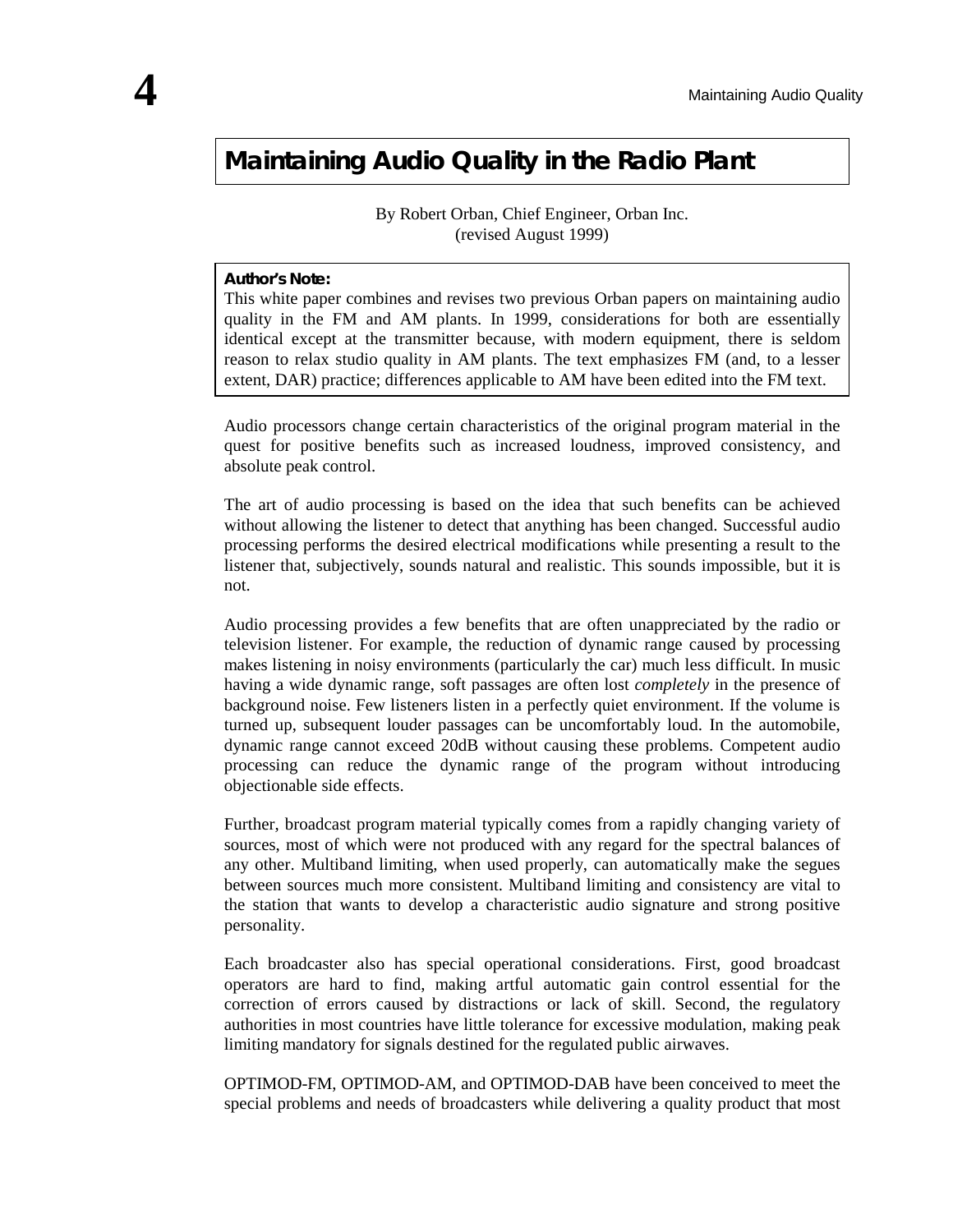listeners consider highly pleasing. However, every electronic communication medium has technical limits that must be fully heeded if the most pleasing results are to be presented to the audience. For instance, the audio quality delivered by OPTIMOD is highly influenced by the quality of the audio presented to it. If the input audio is very clean, the signal after processing will probably sound excellent — even after heavy processing. Distortion of any kind in the input signal is likely to be exaggerated by processing and, if severe, can end up sounding offensive and unlistenable.

AM is limited by poor signal-to-noise ratio and by limited receiver audio bandwidth (typically 2-3kHz). As delivered to the consumer, it can never be "high fidelity" in any real sense. Consequently, multiband audio processing for AM compresses dynamic range more severely than in typical FM practice. In addition, pre-emphasis (whether NRSC or more aggressive than NRSC) is required to ensure reasonably crisp, intelligible sound from typical AM radios. In AM this is always provided in the audio processor and never in the transmitter.

Achieving consistent state-of-the-art audio quality in broadcast is a challenging task. It begins with a professional attitude, considerable skill, patience, and an unshakable belief that quality is well worth having. This supplement provides some technical insights and tips on how to achieve immaculate audio, and keep it that way.

This paper is organized into four main parts:

- 1. **Recording Media:** compact disc, CD-R and CR-RW, digital tape, magnetic disk and data compression, vinyl disk, phonograph equipment selection and maintenance, analog tape, tape recorder maintenance, recording alignment tapes and cart machine maintenance — see page 6.
- 2. **System Considerations:** headroom, voice/music balance, and electronic quality see page 21.
- 3. **The Production Studio:** choosing monitor loudspeakers, loudspeaker location and room acoustics, loudspeaker equalization, stereo enhancement, other production equipment, and production practices — see page 27.
- 4. **Equipment Following OPTIMOD:** exciters, transmitters, and antennas see page 34.

Note: Because the state of the art in audio technology is constantly advancing, it is important to know that this material was last revised in 1999. Our comments and recommendations obviously cannot take into account later developments. We have tried to anticipate technological trends when that seemed useful.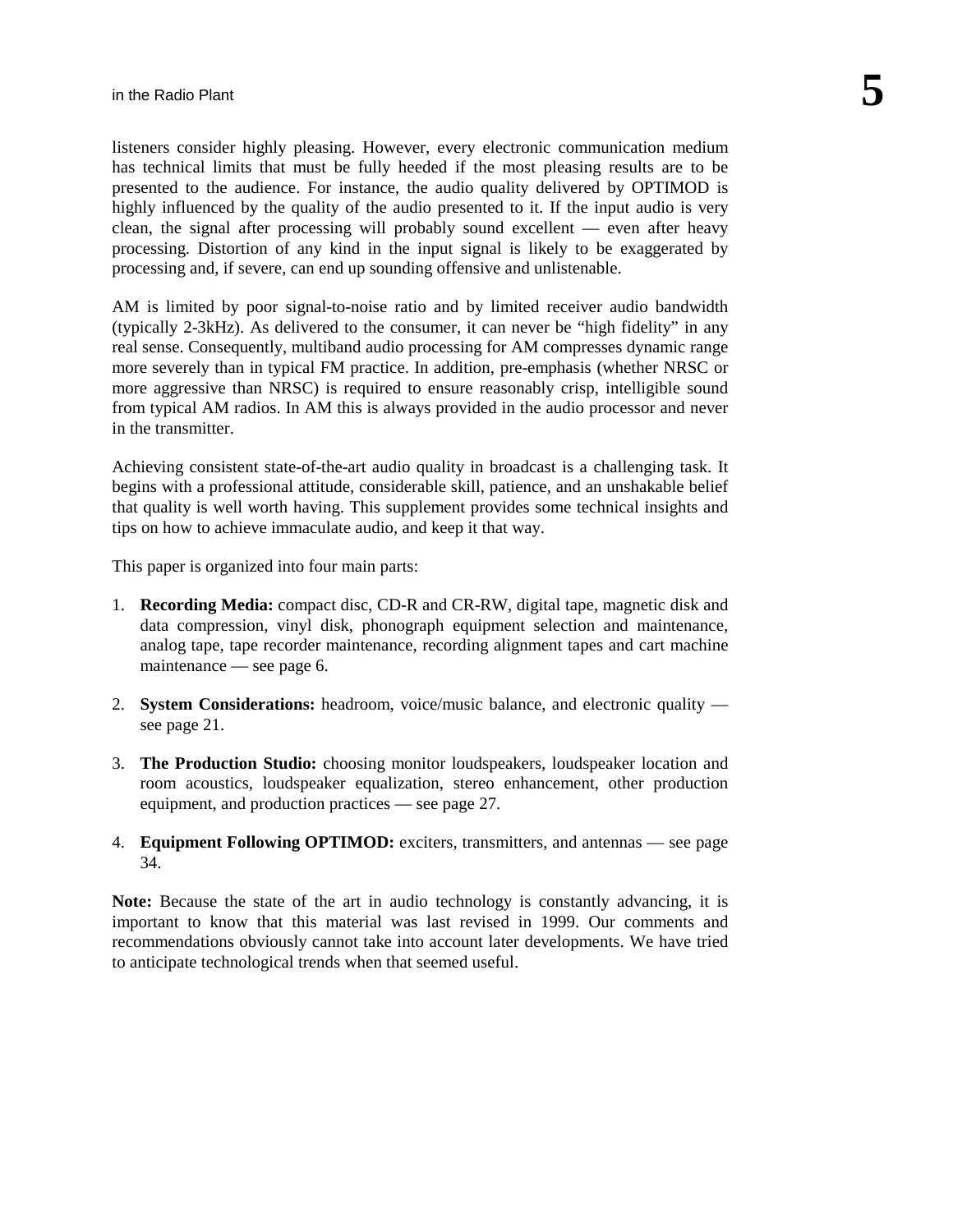# **Part 1: Recording Media**

# **Compact Disc**

The compact disc (CD), with 16-bit resolution and 44.1kHz sample rate, represents the reference standard source quality for radio, although it may be superceded in the future by DVD-Audio, with 24-bit resolution and 96kHz sample rate. Further, many stations broadcast digital sources to which various forms of lossy data compression have been applied. While we had expected the black vinyl disk to be obsolete by this revision, it is still used on-air in specialized applications like live "club-style" D.J. mixing.

Although CD technology is constantly improving, we believe that some general observations could be useful. In attempting to reproduce CDs with the highest possible quality, the industry has settled into technology using "delta-sigma" digital-to-analog converters (DACs) with extreme over-sampling. These converters use pulse width modulation or pulse-duration modulation techniques to achieve high accuracy. Instead of being dependent on the precise switching of voltages or currents to achieve accurate conversion, the new designs depend on precise timing, which is far easier to achieve in production.

Over-sampling simultaneously increases the theoretical signal-to-noise ratio and produces (prior to the reconstruction filter within the CD player) a signal that has no significant out-of-band power near the audio range. This power can be readily removed with a simple, phase-linear analog filter to ensure the most accurate phase response through the system. We recommend that CD players used in broadcast employ technology of at least this quality. However, the engineer should be aware that these units might emit substantial amounts of supersonic noise, so that low-pass filtering in the transmission audio processor must be sufficient to reject this to prevent aliasing in digital transmission processors or STLs.

The radio station environment demands ruggedness, reliability, and quick cueing from audio source equipment. The CD player must also be chosen for its ability to track even dirty or scratched CDs with minimum audible artifacts, and on its ability to resist external vibration. There are dramatic differences between players in these areas! We suggest careful comparative tests between players using imperfect CDs to determine which players click, mute, skip, or otherwise mistrack. Striking the top and sides of the player with varying degrees of force while listening to the output can give a "feel" for the player's vibration resistance. Fortunately, some of the players with the best sound also track best. The depressing trade-off between quality and ruggedness that is inevitable in vinyl disk reproduction is unnecessary when CDs are used.

Reliability is not easy to assess without experience. The experience of your fellow broadcasters can be valuable here — ask around during local broadcast engineers' meetings. Be skeptical if examination of the "insides" of the machine reveals evidence of poor construction.

Cueing and interface to the rest of the station are uniquely important in broadcast. There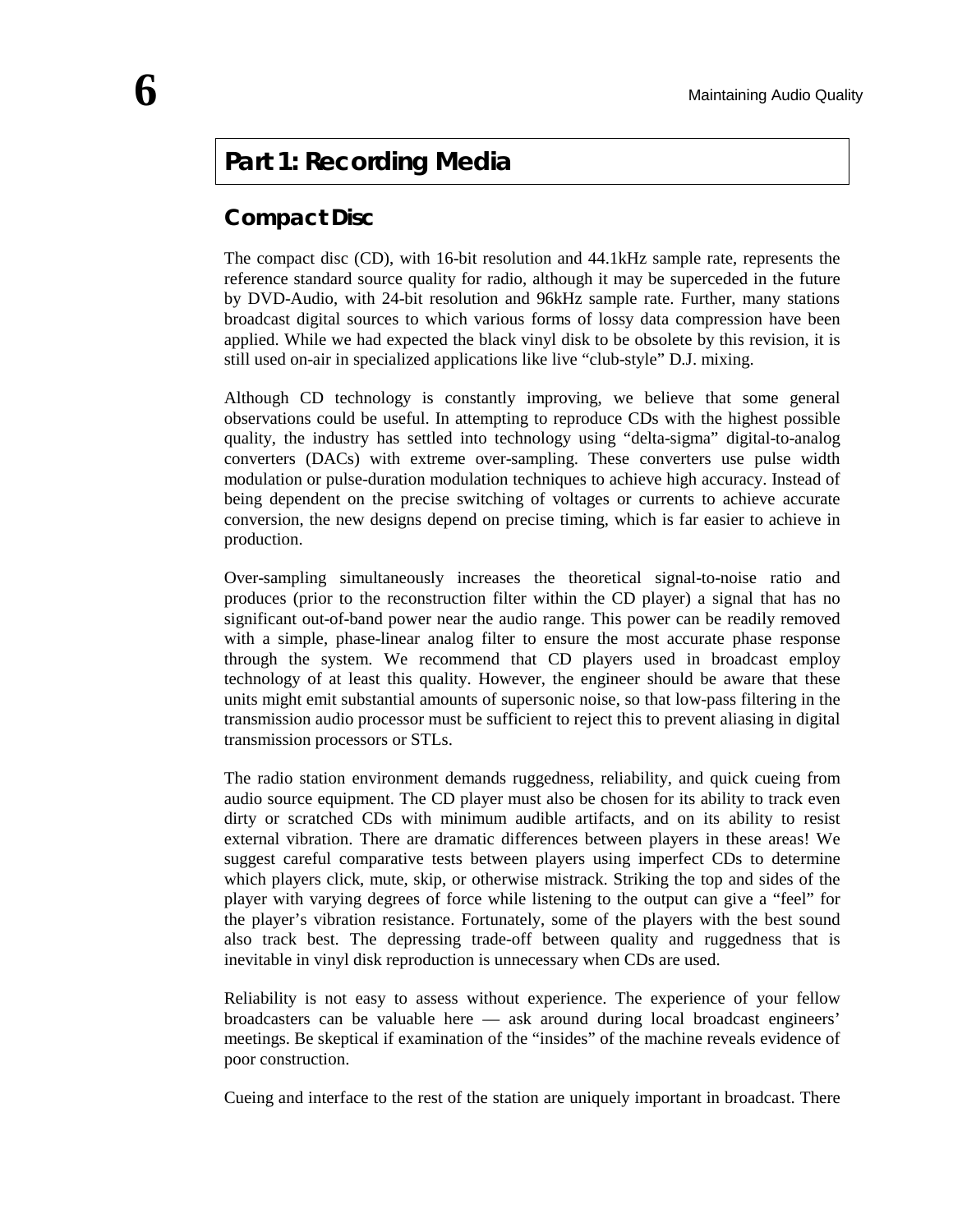are, at this writing, relatively few players that are specifically designed for broadcast use — players that can be cued by ear to the start of a desired selection, paused, and then started by a contact closure. The practical operation of the CD player in your studio should be carefully considered. Relatively few listeners will notice the finest sound, but all listeners will notice miscues, dead air and other obvious embarrassments!

Some innovative designs that have already been introduced include jukebox-like CD players that can hold 100 or more CDs. These players feature musical selections that can be chosen through computer-controlled commands. An alternative design, which also tries to minimize CD damage caused by careless handling, places each CD in a protective plastic "caddy." The importance of handling CDs with care and keeping the playing surface clean cannot be over-emphasized. Contrary to initial marketing claims of invulnerability, CDs have proven to require handling comparable to that used with vinyl disks in order to avoid on-air disasters.

Except for those few CD players specifically designed for professional applications, CD players usually have unbalanced –10dBV outputs. In many cases, it is possible to interface such outputs directly to the console (by trimming input gains) without RFI or ground loop problems. If these problems do appear, several manufacturers produce low-cost –10dBV to +4dBu adapters for raising the output level of a CD player to professional standards.

# **CD-R and CD-RW**

The cost of CD-R (compact disk-recordable) has now dropped to the point where it is a very attractive solution as an on-air source and for archiving. The quality is equivalent to CD.

There are several dye formulations available, and manufacturers disagree on their archival life. However, it has been extrapolated that any competently manufactured CD-R should last at least 30 years if it is stored at moderate temperatures (below 75 degrees F) and away from very bright light like sunlight. On the other hand, these disks can literally be destroyed in a few hours if they are left in a locked automobile, exposed to direct sunlight.

CD-RW (compact disk-rewritable) is not a true random-access medium. You cannot randomly erase cuts and replace them because the cuts have to be unfragmented and sequential. However, you can erase blocks of cuts, always starting backwards with the last one previously recorded. You can then re-record over the space you have freed up.

The disadvantage of CD-RW is that most common CD payers cannot read them, unlike CD-R, which can be read by almost any conventional CD player, provided that the disk has been "finalized" to record a final Table of Contents track on it. A finalized CD-R looks to any CD player like an ordinary CD. Once a CD-R has been finalized, no further material can be added to it even if the disk is not full. If a CD-R has not been finalized, it can only be played in a CD-R recorder, or in certain CD players that specifically support the playing of unfinalized CD-Rs.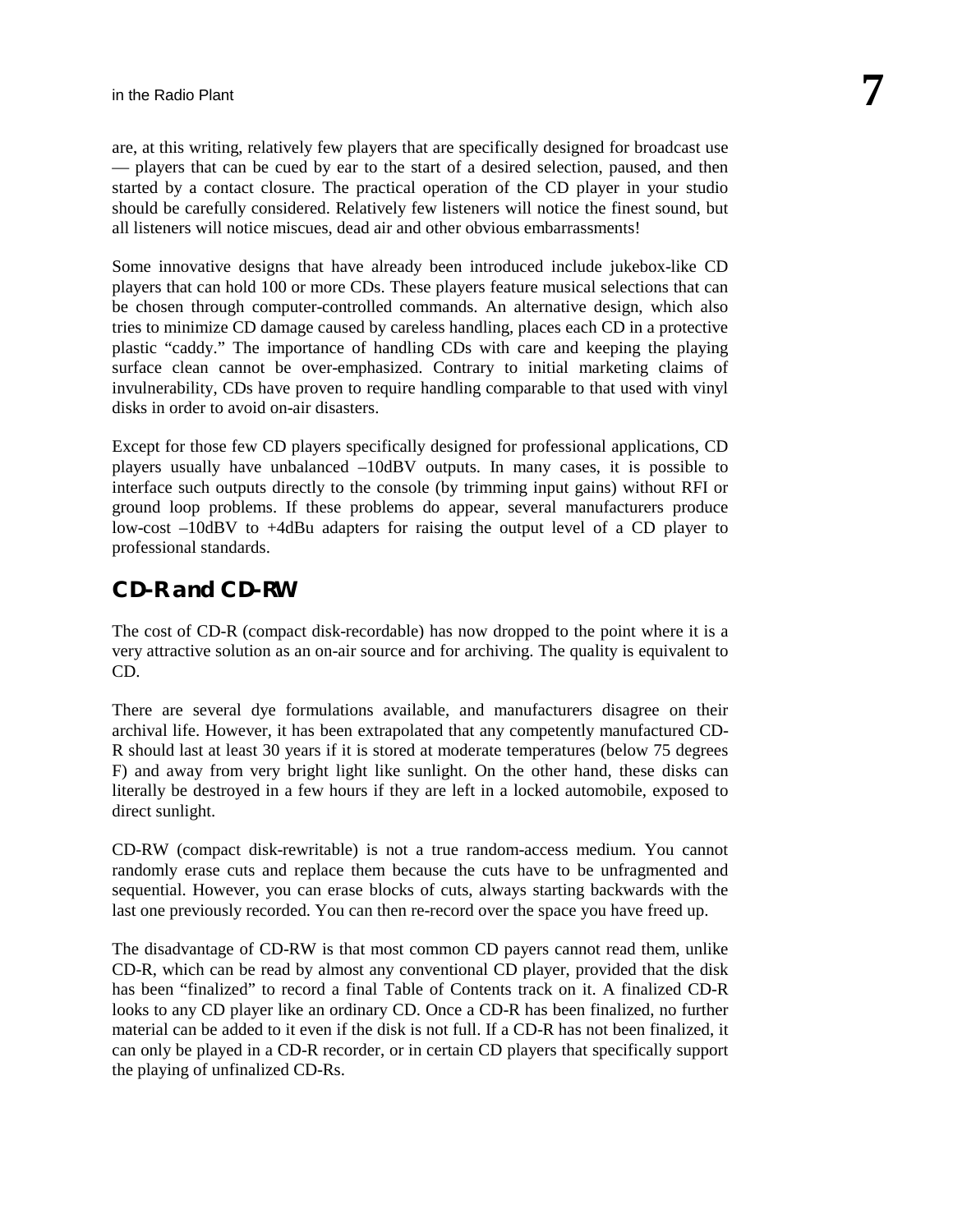# **Digital Tape**

While DAT was originally designed as a consumer format, it has achieved substantial penetration into the broadcast environment. This 16-bit 48kHz format is theoretically capable of slightly higher quality than CD because of the higher sample rate. In the DAR environment, where 48kHz-sample rate is typical, this improvement can be passed to the consumer. However, because the "sample rate" of the FM stereo system is 38kHz, there is no benefit to the higher sampling rate by the time the sound is aired on FM.

The usual broadcast requirements for ruggedness, reliability, and quick cueing apply to most digital tape applications, and these requirements have proven to be quite difficult to meet in practice. The DAT format packs information on the tape far more tightly than do analog formats. This produces a proportional decrease in the durability of the data. To complicate matters, complete muting of the signal, rather than a momentary loss of level or high frequency content, as in the case of analog, accompanies a major digital dropout.

At this writing, there is still debate over the reliability and longevity of the tape. Some testers have reported deterioration after as little as 10 passes, while others have demonstrated almost 1000 passes without problems. Each demonstration of a tape surviving hundreds of passes shows that it is physically possible for R-DAT to be reliable and durable. Nevertheless, we therefore advise broadcasters not to trust the reliability of DAT tape for mastering or long-term storage. Always make a backup!

Because the cost of recordable CD blanks has dropped to the point where they are almost throwaway items, we advise using CD-R instead of DAT when long-term archivability is important.

# **Magnetic Disk and Data Compression**

Hard disk systems use sealed Winchester hard magnetic discs (originally developed for mass storage in data processing) to store digitized audio. This technology has become increasingly popular as a delivery system for material to be aired. There are many manufacturers offering systems combining proprietary software with a bit of proprietary hardware and a great deal of off-the-shelf hardware.

It is beyond the scope of this monograph to discuss the mechanics of these systems, which relate more to ergonomics and reliability than to audio quality. However, one crucial issue is whether the audio data is stored in uncompressed (linear PCM) form or using some sort of data compression.

There are two forms of compression — lossy, and lossless. Lossless compression provides an output that is bit-for-bit identical to its input. The best known of these systems for audio is MLP (Meridian Lossless Packing), which has been accepted for use with the DVD-Audio standard to increase its data carrying capacity by approximately 1.7x.

Lossy compression eliminates data that its designer has determined to be "irrelevant" to human perception. This exploits the phenomenon of *psychoacoustic masking,* which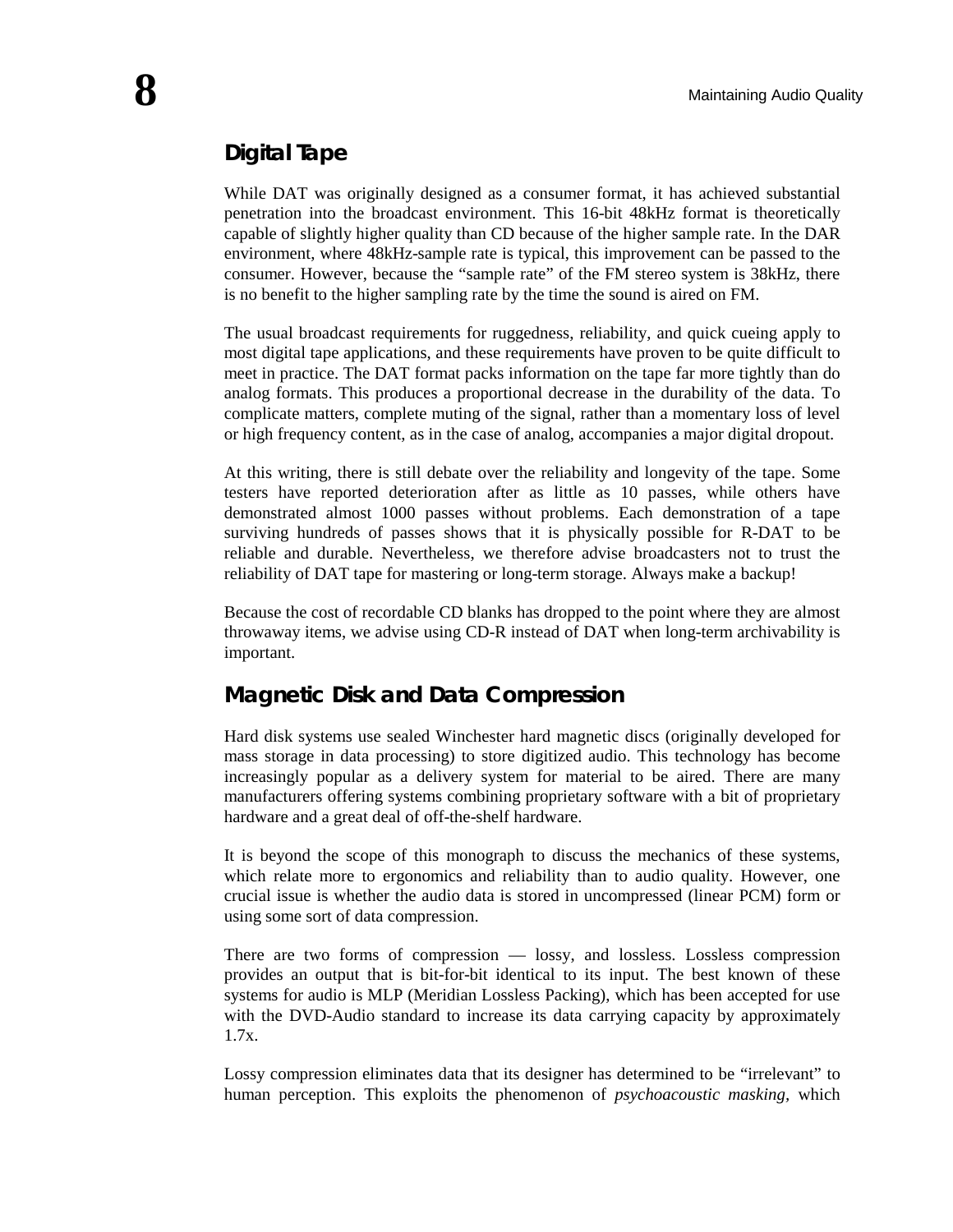basically means that quiet sounds coexisting with louder sounds will sometimes be drowned out by the louder sounds so that the quieter sounds are not heard at all. The closer in frequency a quiet sound is to a loud sound, the more efficiently the louder sound can mask it. There are also laws having to do with the time relationship between the quieter and louder sounds. A good psychoacoustic model that predicts whether or not an existing sound will be masked is complicated. The interested reader is referred to the various papers on perceptual coders that have appeared in the professional literature (mostly in the *Journal of the Audio Engineering Society* and in various AES Convention Preprints) since the late 1980s.

There are two general classes of lossy compression systems. The first is exemplified by  $APT-X^{\circ}$ , which, while designed with full awareness of psychoacoustic laws, does not have a psychoacoustic model built into it. In exchange for this relative simplicity it has a very short delay time (less than 4ms), which is beneficial for applications requiring foldback monitoring, for example.

The second class contains built-in psychoacoustic models, which are used in the encoder to determine what parts of the signal will be thrown away. These codecs can achieve higher quality for a given bit rate than codecs of the first class, but at the expense of much larger time delays. Examples include the MPEG family of encoders, including Layer 2, Layer 3, and AAC. The Dolby<sup>®</sup> AC-2 and AC-3 codecs also fall in this category. The large time delays of these codecs make them unsuitable for any application where they are processing live microphone signals, which are then fed back into the announcer's headphones. In these applications, it is sometimes possible to design the system to bypass the codec, feeding the undelayed signal into the headphones.

In 1999, the best overall quality for a given data rate appears to be achieved by the MPEG AAC codec, which is about 30% more efficient than MPEG1 Layer 3 and about twice as efficient as MPEG1 Layer 2. The AAC codec can achieve "contribution quality" at a stereo bit rate of 128kb/sec, while the Layer 2 codec requires about 256kb/sec for the same quality. The technology of lossy audio compression appears to be maturing, so we expect that advances beyond AAC will take considerable time to develop and will offer only incremental improvements in data rate.

Lossy compression is one area where AM practice might diverge from FM and DAB practice. Because of the lower audio resolution of AM at the typical receiver, an AM station trying to economize on storage might want to use a lower data rate than an FM or DAR station. However this is likely to be false economy if the owner of this library ever wants to use it on FM or DAR in the future. In general, increasing the quality reduces the likelihood that the library will cause problems in future.

Any library recorded for general-purpose applications should use at least 44.1kHzsample rate so that it is compatible with DAR systems having 20kHz bandwidth. If the library will only be used on FM and AM, 32kHz is adequate and will save considerable storage. However, given the rise of digital radio, we cannot recommend that any futurelooking station use 32kHz for storage.

At this writing, the cost of hard disks is declining so rapidly that there is progressively less argument for storing programming using lossy compression. The highest quality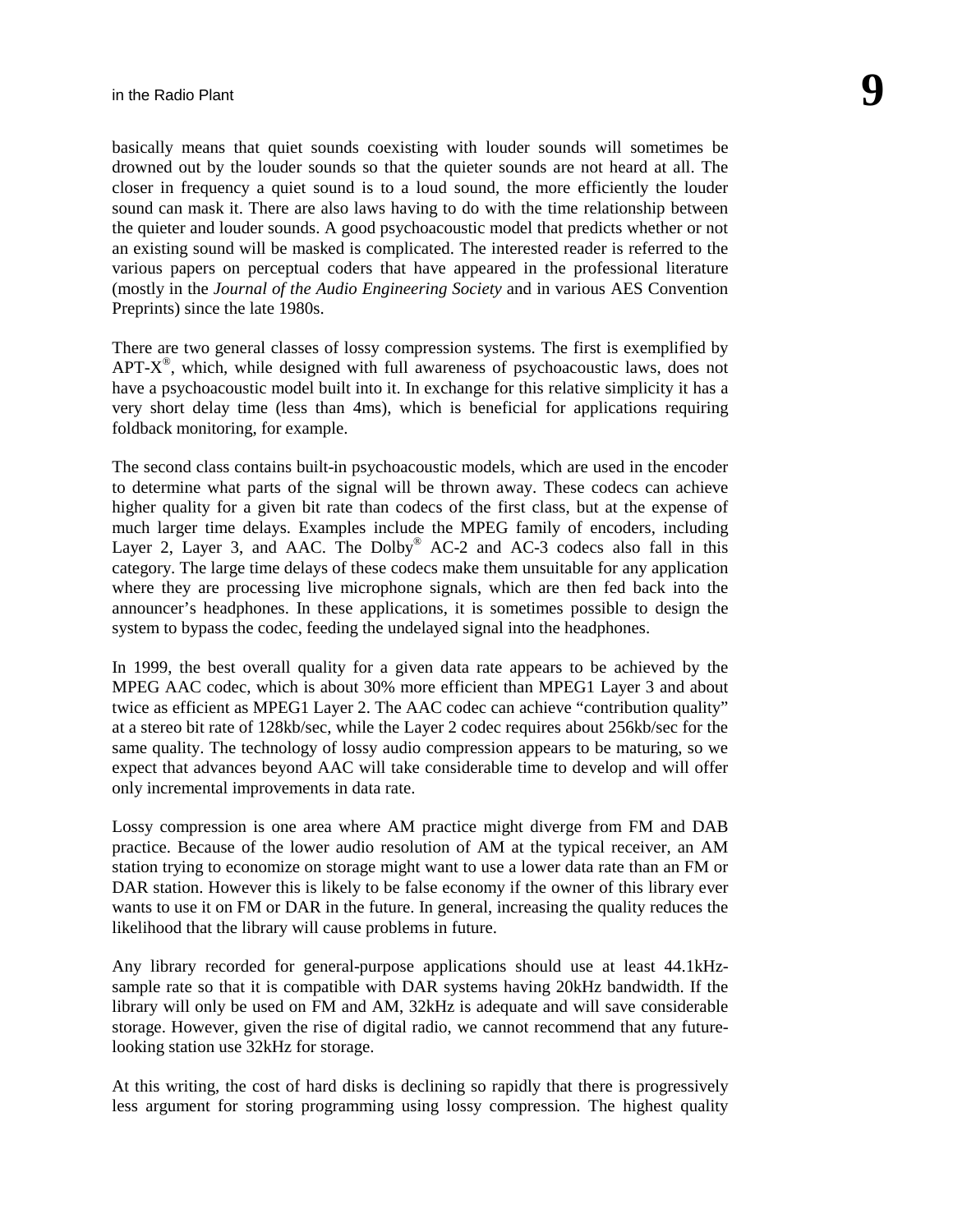will, of course, be achieved by either no compression or by lossless compression. (There should be no quality difference between these.) Cascading stages of lossy compression can cause noise and distortion to become unmasked. Multiband audio processing can also cause noise and distortion to become unmasked, because multiband processing "automatically re-equalizes" the program material so that the frequency balance is not the same as the frequency balance seen by the psychoacoustic model in the encoder.

Sony's MiniDisk format is a technology that combines data compression and randomaccess disk storage. While not offering the same level of audio quality as CD-R or CD-RW, these disks are useful for field acquisition or other applications where open-reel or cassette tape had been previously used. They offer notably higher quality than the analog media they replace, along with convenient editing.

# **Vinyl Disk**

# **Author's Note for the 1999 Edition:**

The next sections devote considerable space to the vagaries of analog media — vinyl disk and analog tape — that are becoming less and less important in broadcast production. However, given that they are still in use, we have chosen to retain this material in the current revision. Because these media are analog, they require far more tweaking and tender loving care than do the digital media discussed above. For this reason, the following sections are long and detailed. They have only been slightly revised for 1999, and therefore represent 1990 practice.

Some radio programming still comes from phonograph records — either directly, or through dubs. Not only are some club DJs mixing directly on-air from vinyl, but also some oldies have not been re-released on CD. This section discusses how to accurately retrieve as much information as possible from the grooves of any record.

Vinyl disk is capable of very high-quality audio reproduction. Consumer equipment manufacturers have developed high-fidelity cartridges, pick-up arms, turntables, and phono preamps of the highest quality. Unfortunately, much of this equipment has insufficient mechanical ruggedness for the pounding that it would typically receive in day-to-day broadcast operations.

There are only two reasonably high-quality cartridges currently made in the USA that are generally accepted to be sufficiently durable for professional use: the Stanton 681 series, and the Shure Professional series. Although rugged and reliable, neither has the clean, transparent operation of the best high-fidelity cartridges. This phono cartridge dilemma is the prime argument for transferring all vinyl disk material to tape in the production studio, and playing only tape on the air. In this way, it is possible (with care) to use state-of-the-art cartridges, arms, and turntables in the dubbing process, which should not require the mechanical ruggedness needed for on-air equipment. This reduces the problem of record wear as well. However, maintaining tape equipment such that it causes no noticeable quality degradation is by no means easy, and the smaller station (particularly one without a full-time engineer) may well be able to achieve superior quality by playing vinyl disks directly on the air.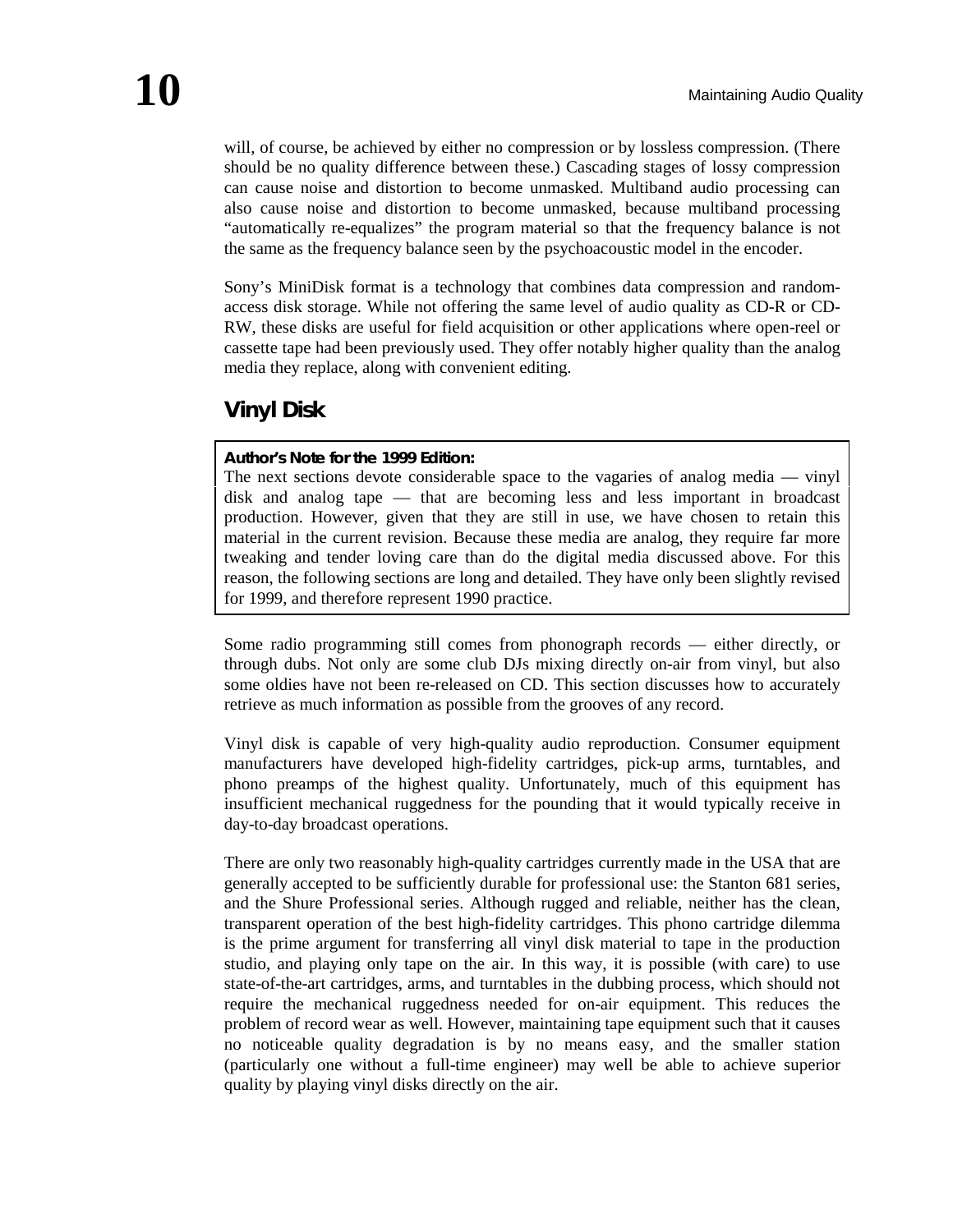The following should be carefully considered when choosing and installing vinyl disk playback equipment:

# **1. Align the cartridge with great care.**

When viewed from the front, the stylus must be absolutely perpendicular to the disc, to sustain a good separation. The cartridge must be parallel to the headshell, to prevent a fixed tracking error. Overhang should be set as accurately as possible  $\pm 1/16$ -inch (0.16 cm), and the vertical tracking angle should be set at 20 $^{\circ}$  (by adjusting arm height).

# **2. Adjust the tracking force correctly.**

Usually, better sound results from tracking close to the maximum force recommended by the cartridge manufacturer. If the cartridge has a built-in brush, do not forget to compensate for it by adding more tracking force according to the manufacturer's recommendations. Note that brushes usually make it impossible to "back-cue."

# **3. Adjust the anti-skating force correctly.**

The accuracy of the anti-skating force calibration on many pick-up arms is questionable. The best way to adjust anti-skating force is to obtain a test record with an extremely high-level lateral cut (some IM test records are suitable). Connect the left channel output of the turntable preamp to the horizontal input of an oscilloscope and the fight channel preamp output to the vertical input. Operate the scope in the X/Y mode, such that a straight line at a 45-degree angle is visible. If the cartridge mistracks asymmetrically (indicating incorrect anti-skating compensation), then the scope trace will be "bent" at its ends. If this happens, adjust the anti-skating until the trace is a straight line (indicating symmetrical clipping).

It is important to note that in live-disk operations, use of anti-skating compensation may increase the chance of the phono arm sticking in damaged grooves instead of jumping over the bad spots. Increasing tracking force by approximately 15% has the same effect on distortion as applying anti-skating compensation. This alternative is recommended in live-disk operations.

# **4. Use a modern, direct-drive turntable.**

None of the older types of professional broadcast turntables have low enough rumble to be inaudible on the air. These old puck-, belt-, or gear-driven turntables might as well be thrown away! Multiband audio processing can exaggerate rumble to extremely offensive levels.

# **5. Mount the turntable properly.**

Proper turntable mounting is crucial — an improperly mounted turntable can pick up footsteps or other building vibrations, as well as acoustic feedback from monitor speakers (which will cause muddiness and severe loss of definition). The turntable is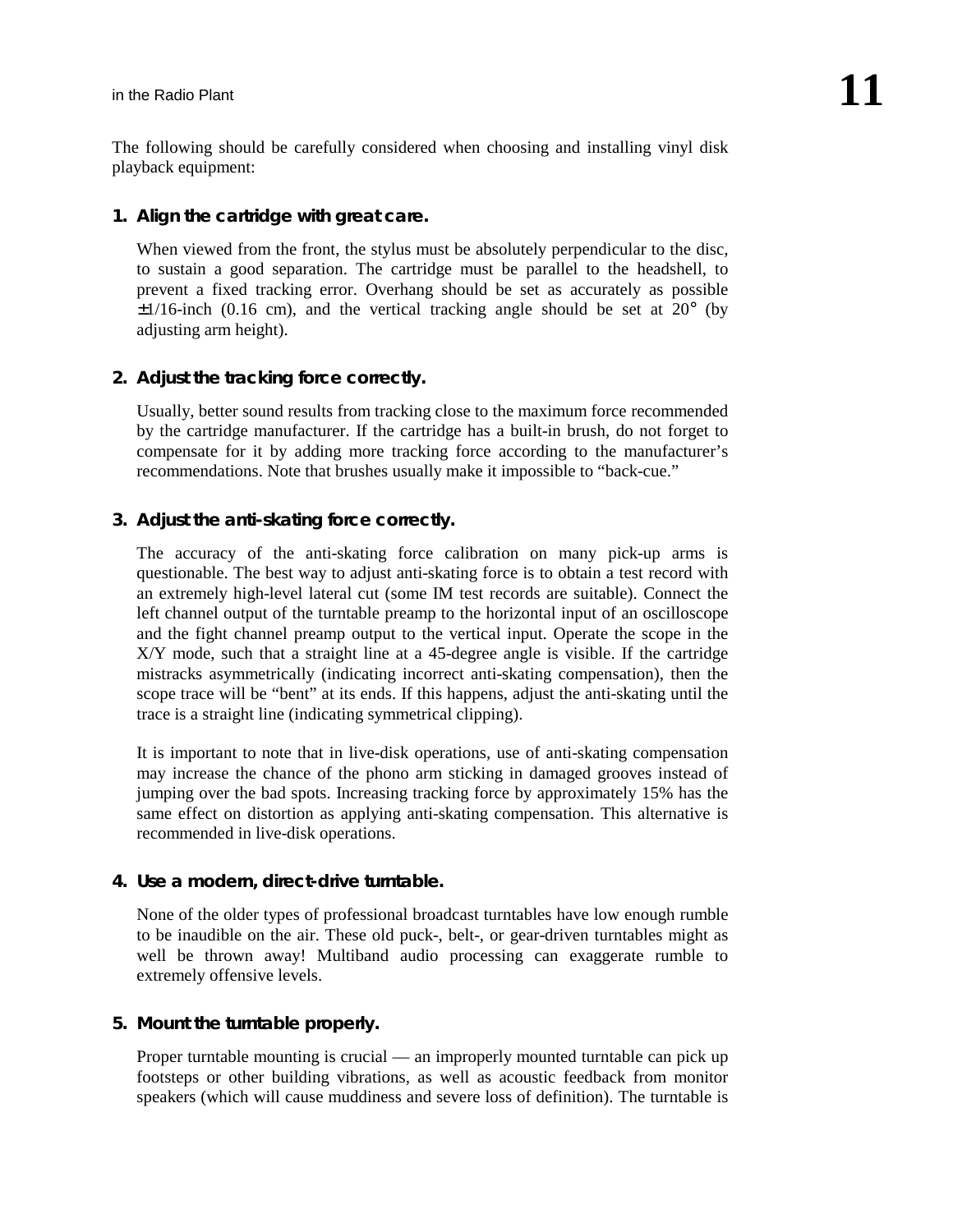best mounted on a vibration isolator placed on a non-resonant pedestal anchored as solidly as possible to the building (or, preferably, to a concrete slab).

#### **6. Use a properly adjusted, high-quality phono preamp.**

Until recently, most professional phono preamps were seriously deficient compared to the best "high-end" consumer preamps. Fortunately, this situation has changed, and a small number of high-quality professional preamps are now available (mostly from small domestic manufacturers). A good preamp is characterized by extremely accurate RIAA equalization, high input overload point (better than 100mV at 1kHz), low noise (optimized for the reactive source impedance of a real cartridge), low distortion (particularly CCIF difference-frequency IM), load resistance and capacitance that can be adjusted for a given cartridge and cable capacitance, and effective RFI suppression.

After the preamp has been chosen and installed, the entire vinyl disk playback system should be checked with a reliable test record for compliance with the RIAA equalization curve. (If you wish to equalize the station's air sound to produce a certain "sound signature," the phono preamp is *not* the place to do it.) Some of the better preamps have adjustable equalizers to compensate for frequency response irregularities in phono cartridges. Since critical listeners can detect deviations of 0.5dB, ultra-accurate equalization of the entire cartridge/preamp *system* is most worthwhile.

The load capacitance and resistance should be adjusted according to the cartridge manufacturer's recommendations, taking into account the capacitance of cables. If a separate equalizer control is not available, load capacitance and resistance may be trimmed to obtain the flattest frequency response. Failure to do this can result in frequency response errors as great as 10dB in the 10-15kHz region!

The final step in adjusting the preamp is to accurately set the channel balance with a test record, and to set gain such that output clipping is avoided on any record. If you need to operate the preamp close to its maximum output level due to the system gain structure, then observe the output of the preamp with an oscilloscope, and play a loud passage. Set the gain so that at least 6dB peak headroom is left between the loudest part of the record and peak-clipping in the preamp.

# **7. Routinely and regularly replace styli.**

We believe that the single most significant cause of distorted on-air sound from vinyl disk reproduction is a worn phono stylus. (Excessive audio processing is, alas, a close second.) Styli deteriorate sonically before any visible degradation can be detected even under a microscope, because the cause of the degradation is usually deterioration of the mechanical damping and centering system in the stylus (or actual bending of the stylus shank), rather than diamond wear. This deterioration is primarily caused by back-cueing, although rough handling will always make a stylus die before its time.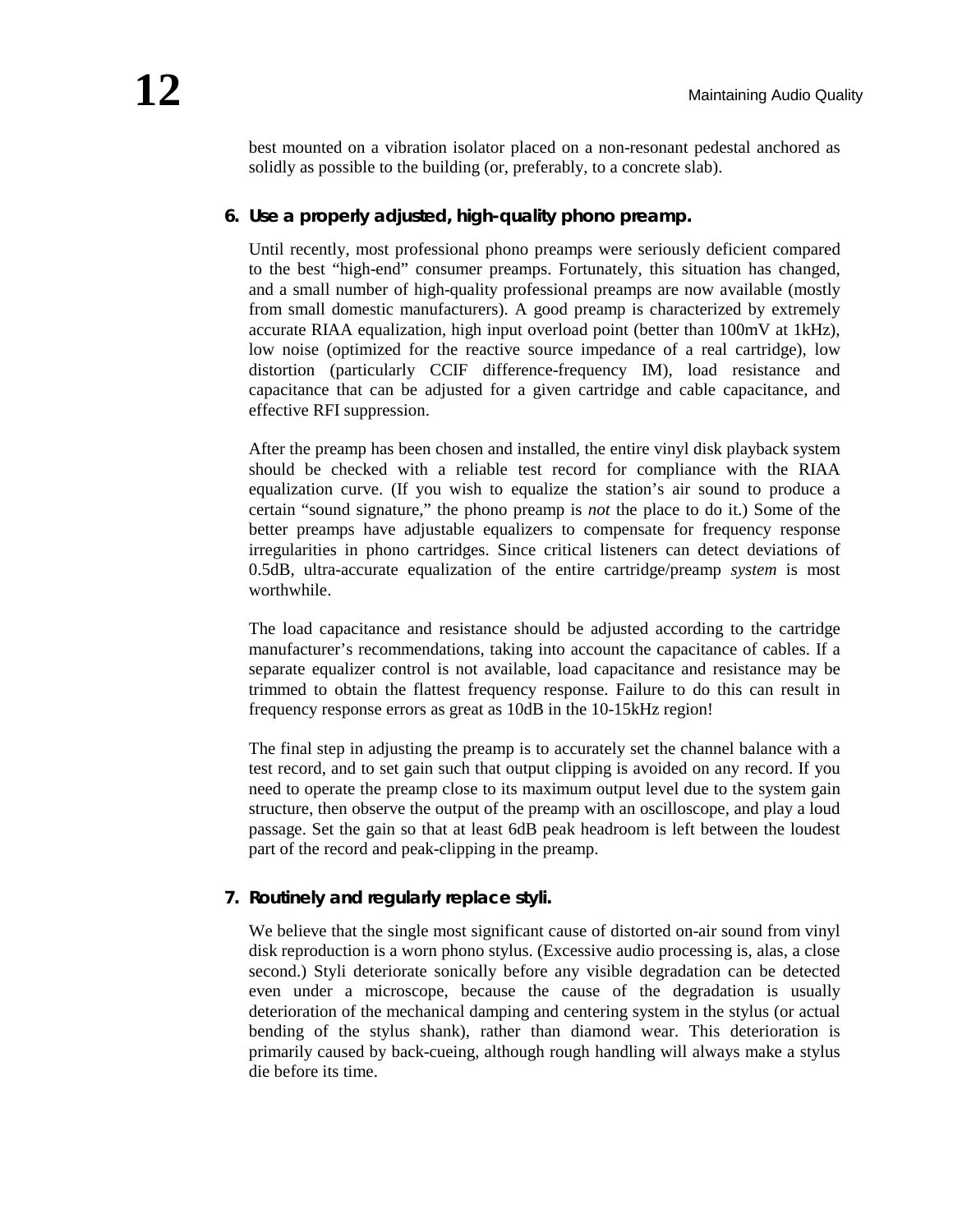Styli used on-air in 24-hour service should be changed every two weeks as a matter of course — whatever the expense! DJs and the engineering staff should listen constantly for audible deterioration of on-air quality, and should be particularly sensitive to distortion caused by a defective stylus. *Immediately* replace a stylus when problems are detected. One engineer we know destroys old styli as soon as he replaces them so that he is not tempted to keep a stock of old, deteriorated, but usable-looking styli!

It is important to maintain a stock of new spare styli for emergencies, as well as for routine periodic replacement. There is no better example of false economy than waiting until styli fail before ordering new ones, or hanging onto worn-out styli until they literally collapse! Note also that smog- and smoke-laden air may seriously contaminate and damage shank mounting and damping material. Some care should be used to seal your stock of new styli to prevent such damage.

#### **8. Consider using impulse noise reduction to improve the sound of damaged records.**

There are several impulse noise reduction systems that effectively reduce the effects of ticks and pops in vinyl disk reproduction without significantly compromising audio quality. They are particularly useful in the production studio, where they can be optimized for each cut being transferred to other media.

With the advent of "plug-in" signal processing architectures for both the PC and Mac platforms, DSP-based signal processing systems have become available at reasonable cost to remove tics, scratches, and noise from vinyl disk reproduction. In a paper like this, designed for reasonably long shelf life, we can make no specific recommendations because the performance of the individual plug-ins is likely to improve quickly. These plug-ins typically cost a few hundred dollars, making them affordable to any radio station.

At the high end, the line of hardware-based processors made by  $\mathrm{CEDAR}^{\otimes}$  in England has established itself as being the quality reference for this kind of processing. The CEDAR line is, however, *very* expensive by comparison to the plug-ins described above.

The only serious rival to CEDAR at this writing is the Sonic Solutions No-Noise® system. This is available as part of the Sonic Solutions workstations for mastering applications.

# **Analog Tape**

Despite its undeniable convenience, the tape cartridge (even at the current state of the art) is inferior to reel-to-reel in almost every performance aspect. Performance differences between cart and reel are readily measured, and include differences in frequency response, noise, high-frequency headroom, wow and flutter, and particularly azimuth and interchannel phasing stability.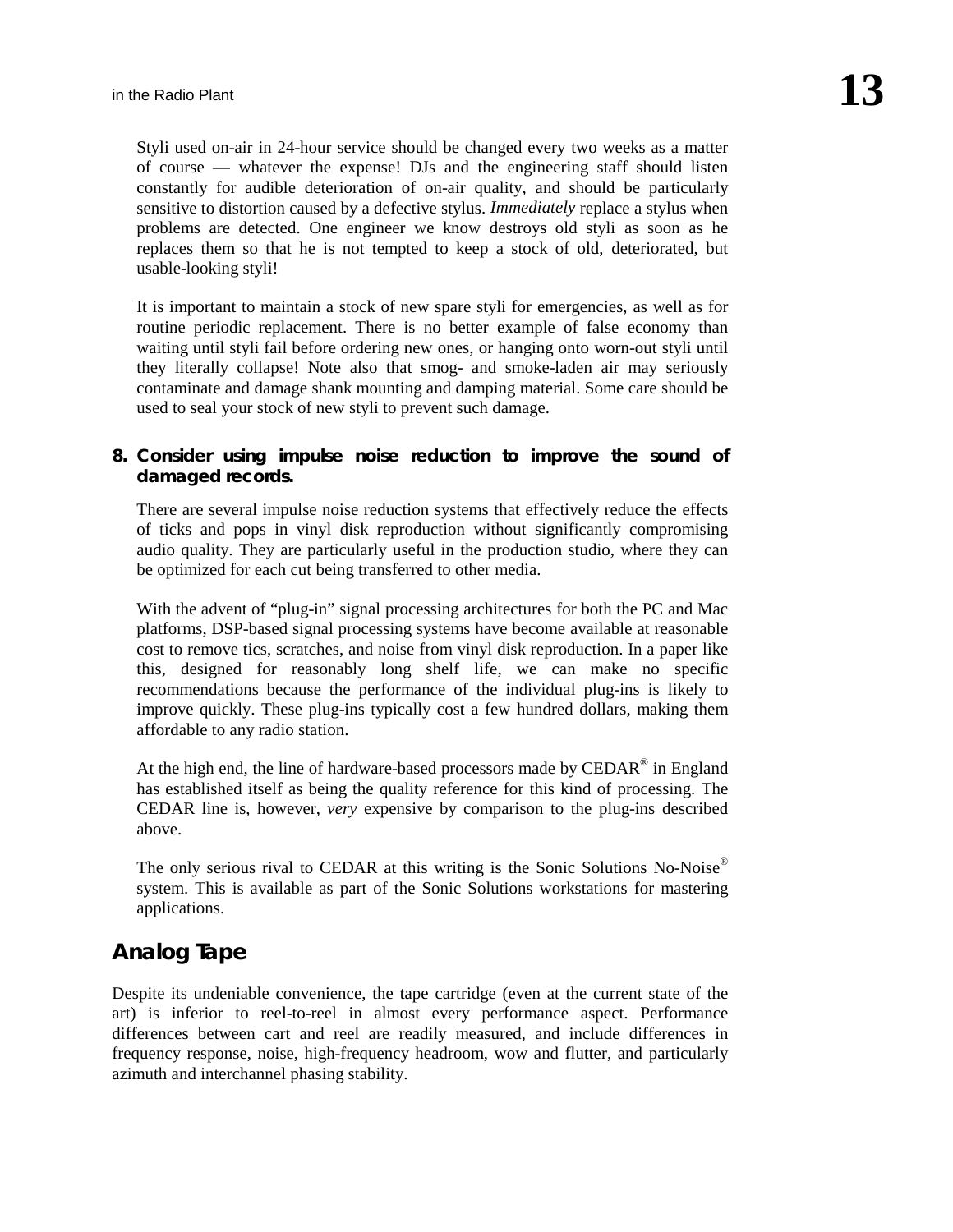Cassettes are sometimes promoted as a serious broadcast program source. We feel that cassettes' low speed, tiny track width, sensitivity to dirt and tape defects, and *substantial* high-frequency headroom limitations make such proposals totally impractical where consistent quality is demanded.

#### **Sum and Difference Recording**

Because it is vital in stereo FM broadcast to maintain mono compatibility, sum and difference recording is preferred in either reel or cart operations. This means that the mono sum signal  $(L+R)$  is recorded on one track, and the stereo difference signal  $(L-R)$ is recorded on the other track. A matrix circuit restores L and R upon playback. In this system, interchannel phase errors cause frequency-dependent stereo-field localization errors rather than deterioration of the frequency response of the mono sum.

Because this technique tends to degrade signal-to-noise (L+R usually dominates, forcing the L–R track to be under-recorded, thereby losing up to 6dB of signal to-noise ratio), it is important to use a compander-type noise reduction system if sum-and-difference operation is employed.

#### **Electronic Phase Correction**

Several manufacturers have sold electronic phase correction devices that they claim eliminate the effects of interchannel phase shifts, although, to our knowledge, none of these is currently being manufactured.

One type of phase correction device measures the cross-correlation between the left and right channels, and then introduces interchannel delay to maximize the long-term correlation. This approach is effective for intensity stereo and pan-potted multitrack recordings (that is, for almost all pop music), but makes frequent mistakes on recordings made with "spaced array" microphone techniques (due to the normal phase shifts introduced by wide microphone spacing), and makes disastrous mistakes with material that has been processed by a stereo synthesizer.

Another type of phase correction device introduces a high frequency pilot tone amplitude modulated at a low-frequency into both the left and right channels. Although the accuracy of this approach is not affected by the nature of the program material, it does require pre-processing of the material (adding the pilot tone), and so may not be practical for stations with extensive libraries of existing, non-encoded material.

It is theoretically possible to use a combination of the cross-correlation and pilot tone phase correction techniques. The cross-correlation circuit should be first, followed by the pilot tone correction circuit. With such an approach, any mistakes made by the cross-correlation technique would be corrected by the pilot tone technique; older material without pilot tone encoding would usually be adequately corrected by cross-correlation. Encoding all synthesized stereo material with pilot tones would prevent embarrassing on-air errors.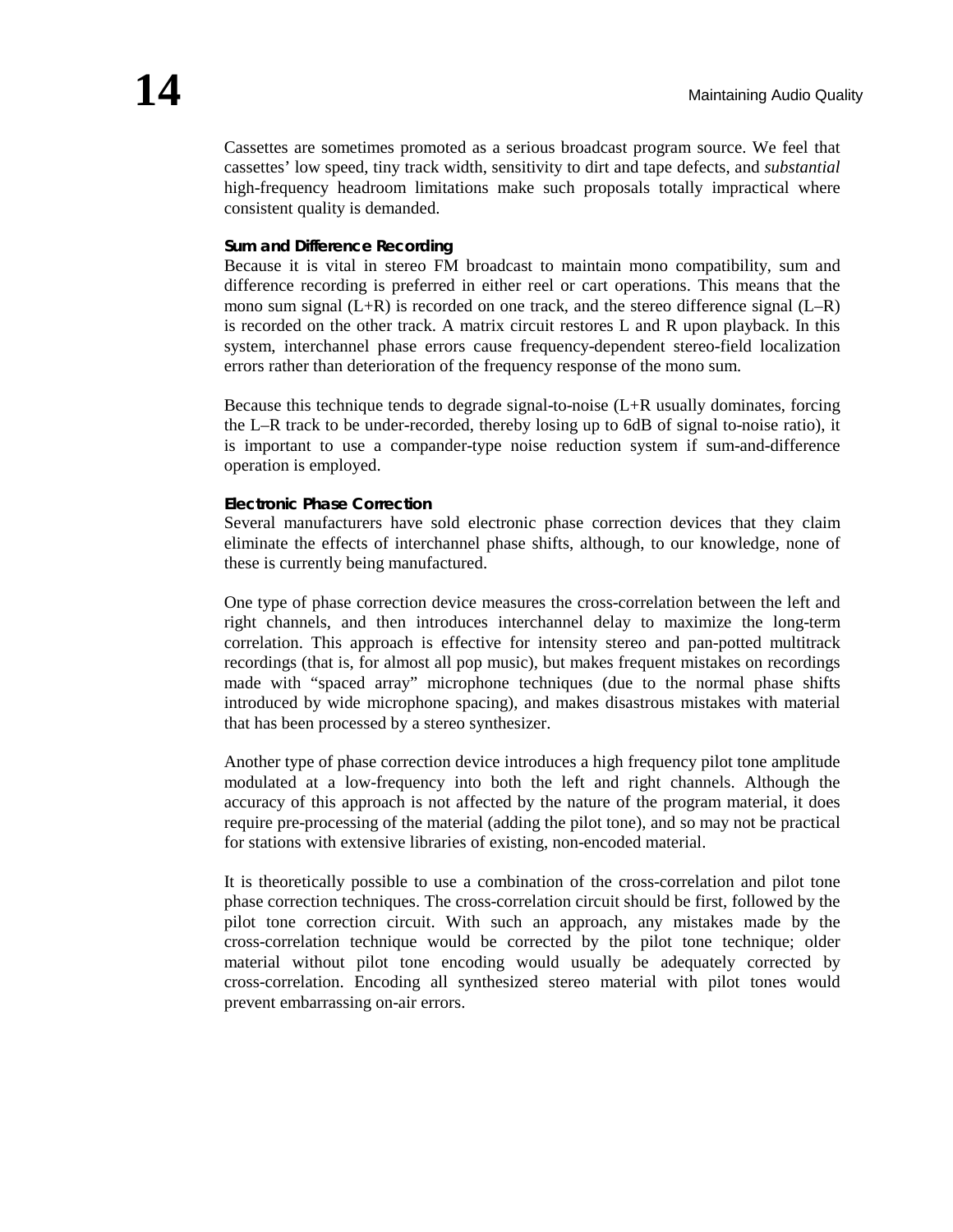#### **Cheap Tape**

Cheap tape, whether reel or cart, is a temptation to be avoided. Cheap tape may suffer from any (or all) of the following problems:

- Sloppy slitting, causing the tape to weave across the heads or (if too wide) to slowly cut away your tape guides.
- Poor signal-to-noise ratio.
- Poor high-frequency response and/or high-frequency headroom.
- Inconsistency in sensitivity, bias requirements, or record equalization requirements from reel to reel (or even within a reel).
- Splices within a reel.
- Oxide shedding, causing severe tape machine cleaning and maintenance problems.
- Squealing due to inadequate lubrication.

High-end, name-brand tape is a good investment. It provides high initial quality, and guarantees that recordings will be resistant to wear and deterioration as they are played. Whatever your choice of tape, you should standardize on a single brand and type to assure consistency and to minimize tape machine alignment problems. Some of the most highly regarded tapes in 1990 use included Agfa PEM468, Ampex 406, Ampex 456, BASF SPR-50 LHL, EMI 861, Fuji type FB, Maxell UD-XL, TDK GX, Scotch (3M) 206, Scotch 250, Scotch 226, and Sony SLH1 1.

In 1999, the situation with analog tape manufacturing is changing rapidly. In the U.S., Quantegy has absorbed the 3M and Ampex lines. A similar consolidation appears to be occurring in Europe.

#### **Tape Speed**

If all aspects of the disk-to-tape transfer receive proper care, then the difference in quality between 15ips (38cm/sec) and 7.5ips (19cm/sec) recording is easily audible. 15ips has far superior high-frequency headroom. The effects of drop-outs and tape irregularity are also reduced, and the effects of interchannel phase shifts are halved. However, a playback machine can deteriorate (due to oxide build-up on the heads or incorrect azimuth) far more severely at 15ips than at 7.5ips before an audible change occurs in audio quality.

Because of recording time limitations at 15ips, most stations operate at 7.5ips. (Many carts will not operate reliably at 15ips, because they are subject to jamming and other problems.) 7.5ips seems to be the lowest that is practical for use in day-to-day broadcast practice. While 3.75ips can produce good results under carefully controlled conditions, there are few operations that can keep playback machines well enough maintained to obtain consistent high quality 3.75ips playback on a daily basis. Use of 3.75ips also results in another jump in sensitivity to problems caused by bad tape, high-frequency saturation, and interchannel phase shift.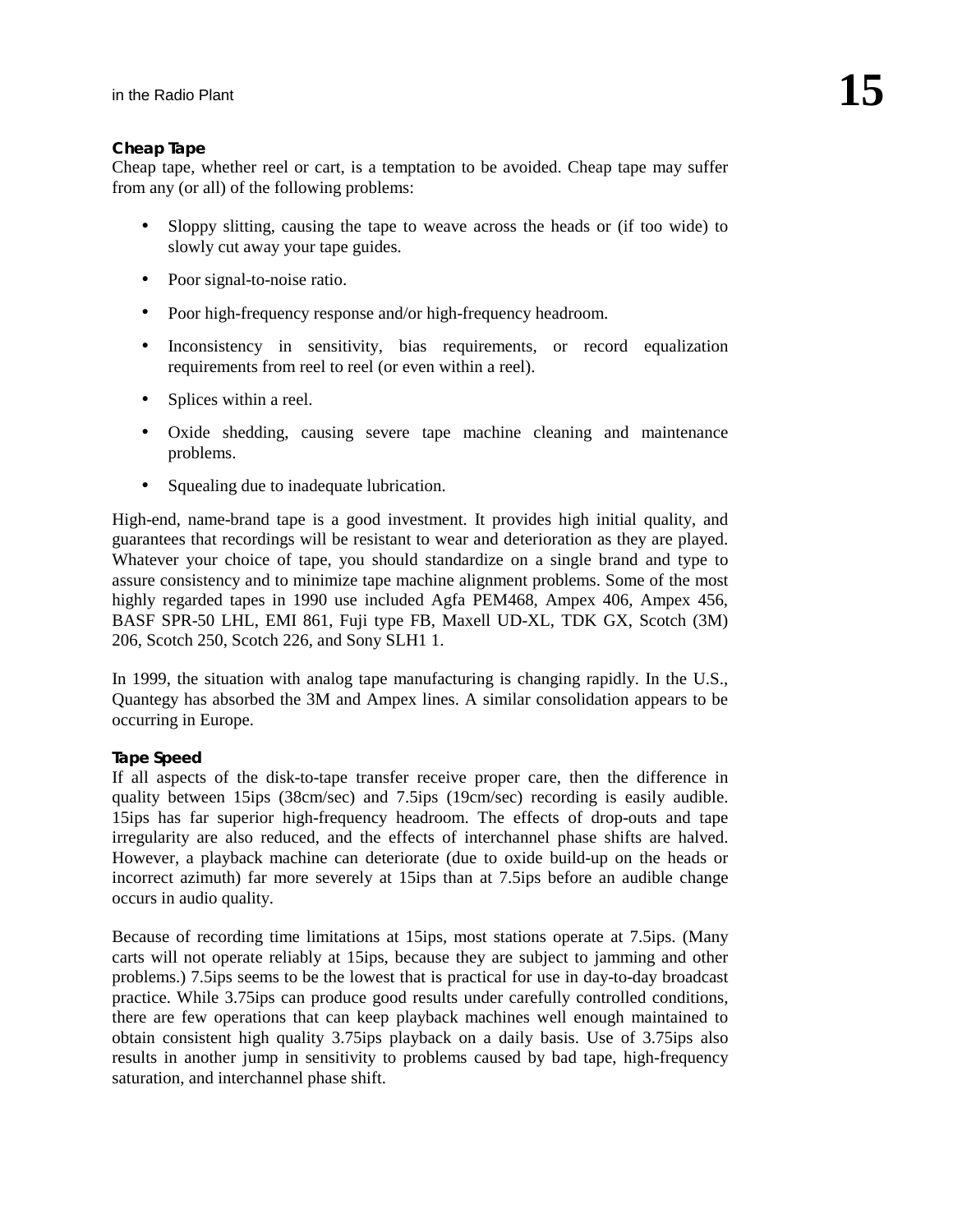#### **Noise Reduction**

In order to reduce or avoid tape hiss, we recommend using a compander-type (encode/decode) noise reduction system in all tape operations. Compander technology was greatly improved in the late 1980s, making it possible to record on analog reelto-reel at 15ips with quality comparable to 16-bit digital. Even the quality of 7.5ips carts can be dramatically improved. We have evaluated and can enthusiastically recommend Dolby SR (Spectral Recording). Good results have been reported with Telcom C4 as well. dbx Type II noise reduction is also effective and has the advantages of economy, as well as freedom from mistracking due to level mismatches between record and playback.

Remember that to achieve accurate Dolby tracking, record and playback levels must be matched within 2dB. Dolby noise (for SR operations), or the Dolby tone (for Dolby A operations) should always be recorded at the head of all reel-to-reel tapes, and level-matching should be checked frequently. There should be no problem with level-matching if tape machines are aligned every week, as level standardization is part of this procedure. If a different type of tape is put in service, recording machines must be aligned to the new tape *immediately,* before any recordings are made.

In our opinion, all single-ended (dynamic noise filter) noise reduction systems can cause undesirable audible side-effects (principally program-dependent noise modulation) when used with music, and should *never* be used on-line. The best DSP-based systems can be very effective in the production studio (where they can be adjusted for each piece of program material), but even there they must be used carefully, with their operation constantly monitored by the station's "golden ears." Some possible applications include noise reduction of outside production work, and, when placed after the microphone preamp, reduction of ambient noise in the control room or production studio.

# **Tape Recorder Maintenance**

Regular maintenance of magnetic tape recorders is crucial to achieving consistently high-quality sound. Tape machine maintenance requires expertise and experience. The following points provide a basic guide to maintaining your tape recorder's performance.

# **1. Clean heads and guides every four hours of operation.**

# **2. Demagnetize heads as necessary.**

Tradition has it that machines should be demagnetized every eight hours. In our experience, magnetization is usually not a problem in playback-only machines in fixed locations. A magnetometer with a  $\pm$ 5 gauss scale (available from R.B. Annis Co., Indianapolis, Indiana, USA) should be used to periodically check for permanent magnetization of heads and guides. You will find out how long it takes for *your* machines in *your* environment to pick up enough permanent magnetization to be harmful. You may well find that this never happens with playback machines. Recording machines should be watched much more carefully.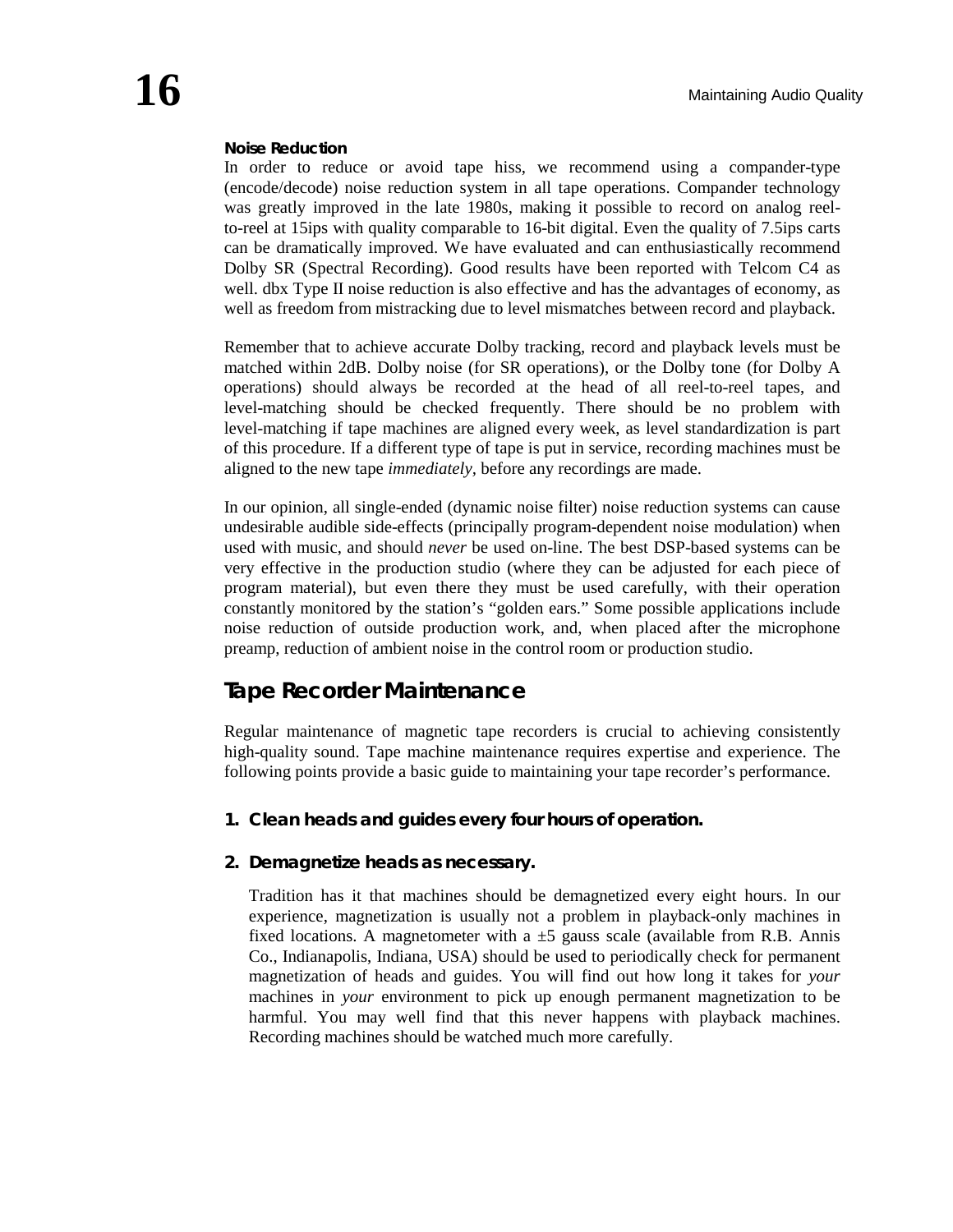# **3. Measure on-air tape machine performance weekly.**

Because tape machine performance usually deteriorates gradually, measure the performance of an on-air machine weekly with standard test tapes. Take whatever corrective action is necessary if the machine is not meeting specifications. Test tapes are manufactured by laboratories such as: Magnetic Reference Laboratory (MRL), at 229 Polaris Ave. #4, Mountain View, California 94043, USA; and Standard Tape Laboratory (STL), at 26120 Eden Landing Rd. #5, Hayward, California 94545, USA.

#### **4. Measure flutter weekly.**

Weekly maintenance should include measurement of flutter, using a flutter meter and high-quality test tape. Deterioration in flutter performance is often an early warning of possible mechanical failure. Spectrum analysis of the flutter can usually locate the flutter to a single rotating component whose rate of rotation corresponds to the major peak in the filter spectrum. Deterioration in flutter performance can, at very least, indicate that adjustment of reel tension, capstan tension, reel alignment, or other mechanical parameter is required.

# **5. Measure frequency response and interchannel phase shifts weekly.**

These measurements, which should be done with a high-quality alignment tape, can be expedited by the use of special swept frequency or pink noise tapes available from some manufacturers (like MRL). The results provide an early indication of loss of correct head azimuth, or of headwear. (The swept tapes are used with an oscilloscope; the pink noise tapes with a third-octave real time analyzer.)

The head must be replaced or lapped if it becomes worn. Do not try to compensate by adjusting the playback equalizer. This will increase noise unacceptably, and will introduce frequency response irregularities because the equalizer cannot accurately compensate for the shape of the rolloff caused by a worn head.

# **6. Record and maintain alignment properly.**

Alignment tapes wear out. With wear, the output at 15kHz may be reduced by several dB. If you have many tape machines to maintain, it is usually more economical to make your own "secondary standard" alignment tapes, and use these for weekly maintenance, while reserving your standard alignment tape for reference use. (See below.) However, a secondary standard tape is not suitable for critical azimuth adjustments. These should be made using the methods described above, employing a test tape recorded with a full-track head. Even if you happen to have an old full-track mono machine, getting the azimuth *exactly* right is not practical — use a standard commercial alignment tape for azimuth adjustments.

*The level accuracy of your secondary standard tape will deteriorate with use*  check it frequently against your primary standard reference tape. Because ordinary wear does not affect the azimuth properties of the alignment tape, it should have a very long life if properly stored.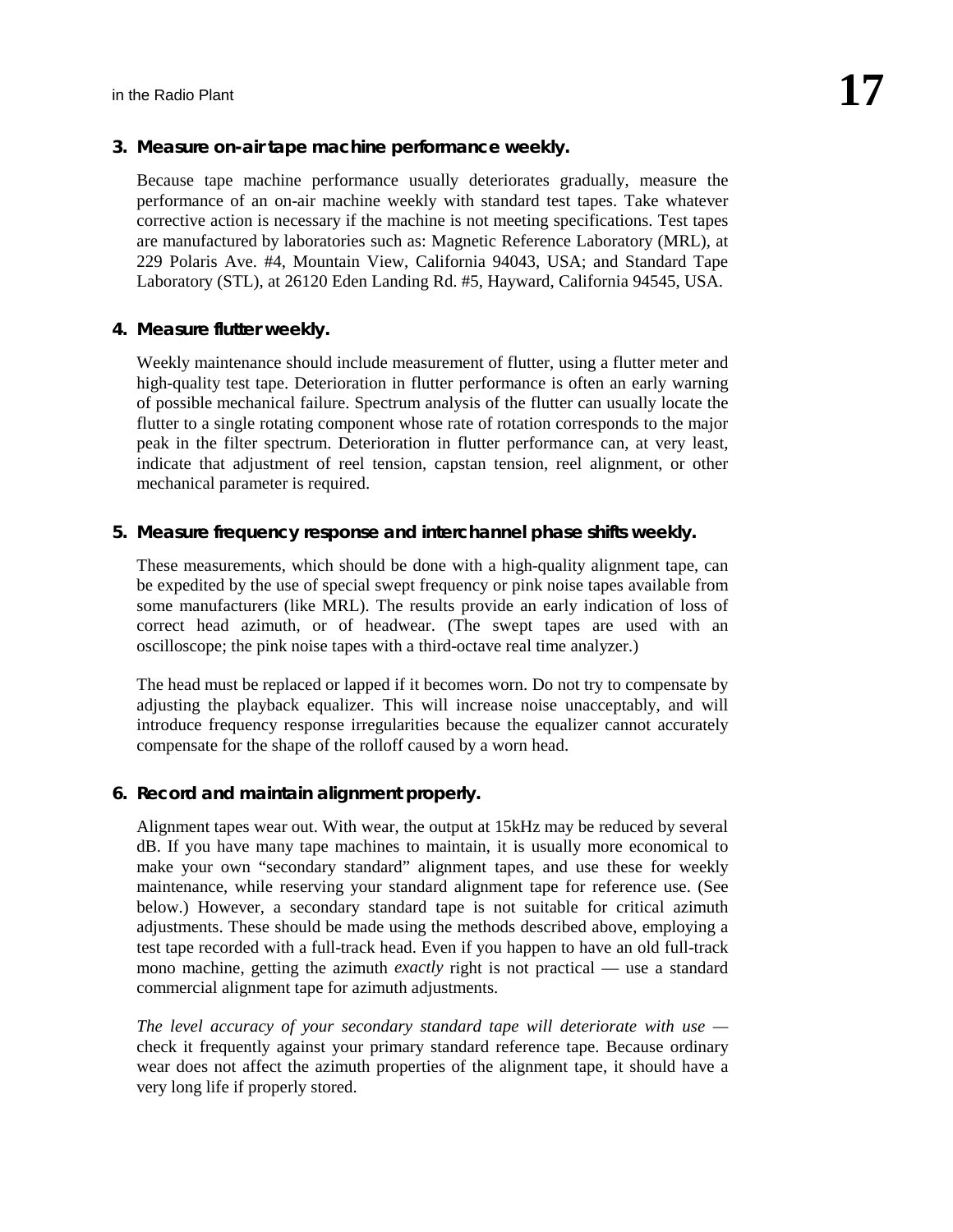Store all test tapes:

- Tails out;
- Under controlled tension:
- In an environment with controlled temperature and humidity;
- With neither edge of the tape touching the sides of the reel (this can only be achieved if the tape is wound onto the storage reel at normal playback/record speeds, and *not* at fast-forward or rewind speed).

#### **7. Check playback alignment weekly.**

A) Coarsely adjust each recorder's azimuth by peaking the level of the 15kHz tone on the alignment tape.

> Make sure that you have found the *major* peak. There will be several minor peaks many dB down, but you will not encounter these unless the head is totally out of adjustment.

B) While playing back the alignment tape, adjust the recorder's reproduce equalizers for flat high-frequency response, and for low-frequency response that corresponds to the fringing table supplied with the standard alignment tape.

> Fringing is due to playing a tape that was recorded full-track on a half track or quarter-track head. The fringing effect appears below 500Hz, and will ordinarily result in an apparent bass boost of 2-3dB at 100Hz.

> Fine azimuth adjustment cannot be done correctly if the playback equalizers are not set for identical frequency response, since non-identical frequency response will also result in non-identical phase response.

C) Fine-adjust the recorder's azimuth.

This adjustment is ideally made with a full-track mono pink noise tape and a real-time analyzer. If this instrumentation is available, sum the two channels together, connect the sum to the real-time analyzer, and adjust the azimuth for maximum high-frequency response.

If you do not have a full-track recorder and real-time analyzer, you could either observe the mono sum of a swept-frequency tape and maximize its high-frequency response, or align the master recorder by ear. Adjust for the crispest sound while listening to the mono sum of the announcer's voice on the standard alignment tape (the azimuth on the announcer's voice will be just as accurate as the rest of the tape).

If the traditional Lissajous pattern is used, use *several* frequencies, and adjust for minimum differential phase at *all* frequencies. Using just one frequency (15kHz, for example) can give incorrect results.

#### **8. Check record alignment weekly, and adjust as necessary.**

Set record head azimuth, bias, equalization, and calibrate meters according to the manufacturer's recommendations. We recommend that tape recorders be adjusted so that +4dBu (or your station's standard operating level) in and out corresponds to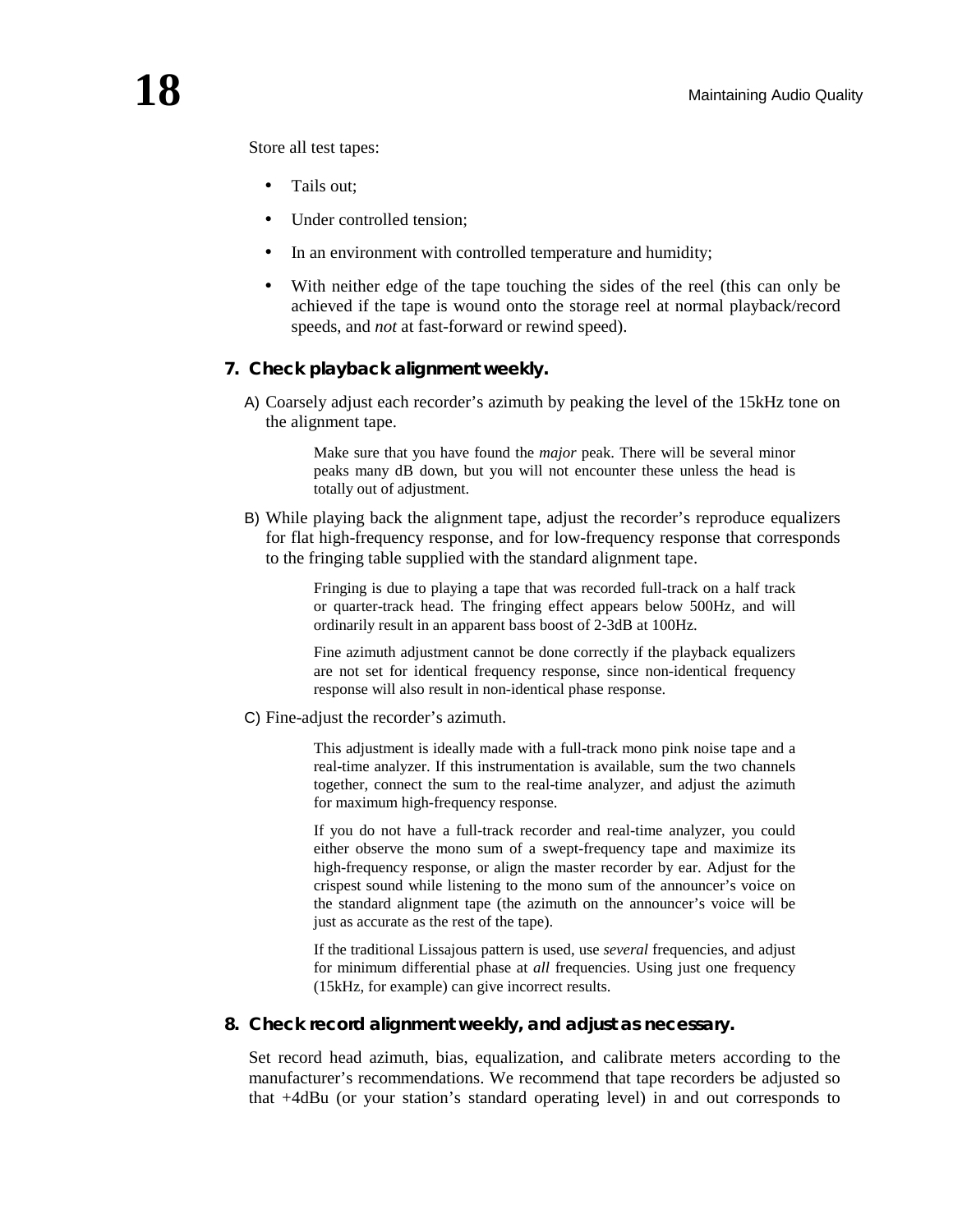0VU on the tape recorder's meters, to Dolby level, and to standard operating level. (This is ordinarily 250 nW/m for conventional tape and 315 nW/m for high output tape — refer to the tape manufacturer's specifications for recommended operating fluxivity.)

Current practice calls for adjusting bias with the "high frequency overbias" method (rather than with the prior standard "peak bias with 1.5-mil wavelength" method). To do this, record a 1.5-mil wavelength on tape (5kHz at 7.5ips) and increase the bias until the maximum output is obtained from this tape. Then *further* increase the bias until the output has decreased by a fixed amount, usually 1.5 to 3dB (the correct amount of decrease is a function of both tape formulation and the width of the gap in the record head — consult the tape manufacturer's data sheet)

#### **9. Follow the manufacturer's current recommendations**

In addition to the steps listed above, most tape machines require periodic brake adjustments, reel holdback tension checks, and lubrication. With time, critical bearings will wear out in the motors and elsewhere (such failures are usually indicated by incorrect speed, increased flutter, and/or audible increases in the mechanical noise made by the tape recorder). Use only lubricants and parts specified by the manufacturer.

#### **10.Keep the tape recorder and its environment clean.**

Minimize the amount of dust, dirt, and even cigarette smoke that comes in contact with the precision mechanical parts. In addition to keeping dust away from the heads and guides, periodically clean the rest of the machine with a vacuum cleaner (in *suction* mode, please!), or with a soft, clean paintbrush. It helps to replace the filters in your ventilation system at least five times per year.

# **Recording Your Own Alignment Tapes**

Recording a secondary standard alignment tape requires considerable care. We recommend you use the traditional series of discrete tones to make your secondary standard tapes.

A) Using a standard commercial alignment tape, very carefully align the playback section of the master recorder on which the homemade alignment tape will be recorded (see step 7 on page 18).

> *While aligning the master recorder,* write down the actual VU meter reading produced at each frequency on the spot-frequency standard alignment tape.

B) Subtract the compensation specified on the fringing table from the VU meter readings taken in step (A).

> Because you are recording in half-track stereo instead of full-track mono, you will use these compensated readings when you record your secondary standard tape.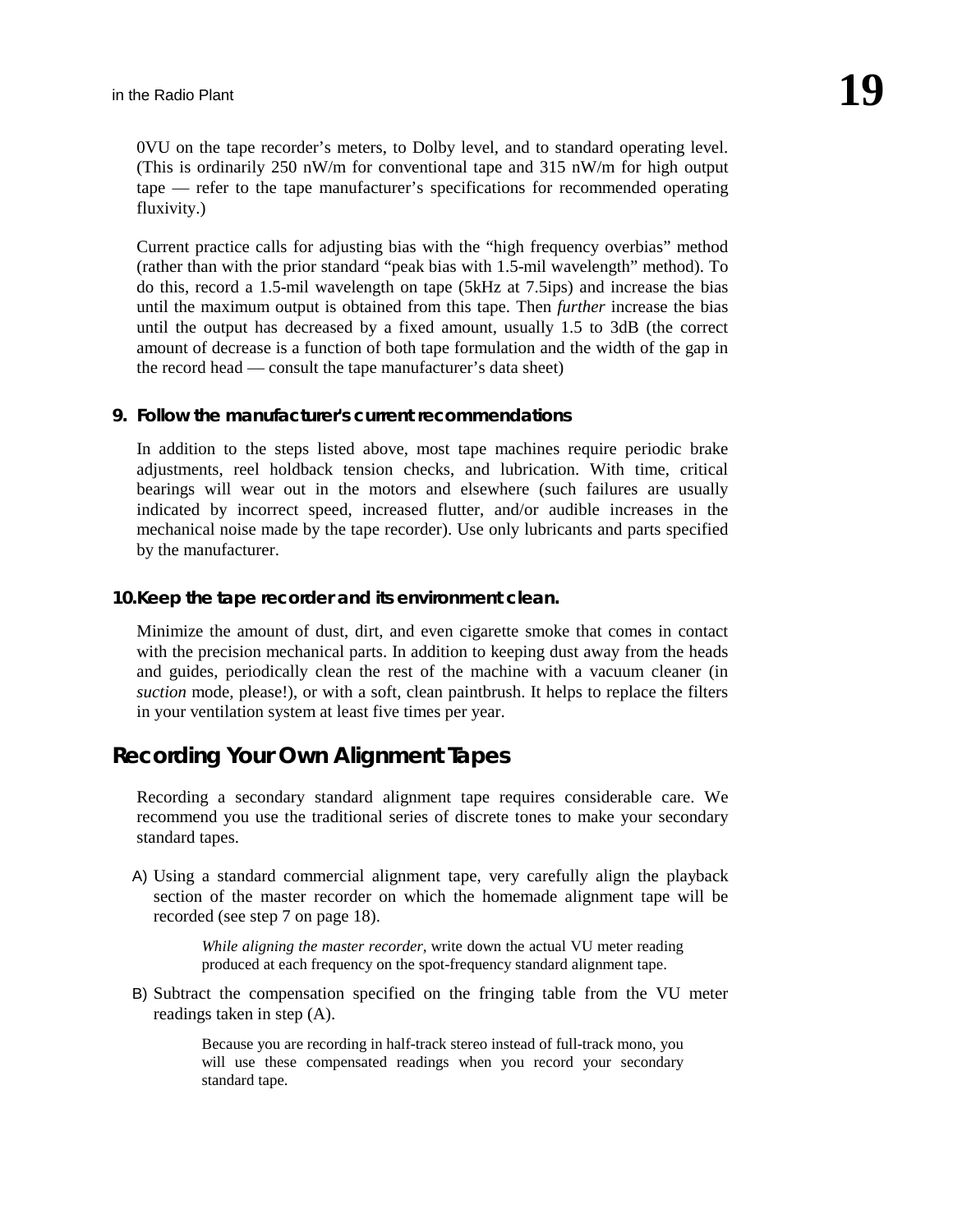- C) Excite the record amplifier of the master recorder with pink noise, spot frequencies, or swept tones.
- D) Adjust the azimuth of the master recorder's record head, by observing the mono sum from the playback head.

Pink noise and a real-time analyzer are most effective for this.

If the traditional Lissajous pattern is used, use *several* frequencies, and adjust for minimum differential phase at *all* frequencies.

- E) Set the master recorder's VU meter to monitor playback.
- F) Record your secondary standard alignment tape on the aligned master recorder.

Use an audio oscillator to generate the spot frequencies. *Immediately* after each frequency is switched in, adjust the master tape recorder's record gain control until the VU meter reading matches the *compensated* meter readings calculated in step 2.

Your homemade tape should have an error of only 0.5dB or so if you have followed these instructions carefully.

# **Cartridge Machine Maintenance**

The above comments on tape recorder maintenance apply to cart machines as well. However, cart machines have further requirements for proper care — largely because much of the tape guidance system is located *within the cartridge,* and so is quite sensitive to variations in the construction of the individual carts.

#### **1. Clean pressure rollers and guides frequently.**

Because lubricated tape leaves lubricant on the pressure rollers and tape guides, frequent cleaning is important in achieving the lowest wow and flutter and in preventing possible can jams. Cleaning should be performed as often as experience proves necessary. Because of the nature of tape lubricant, it does *not* tend to deposit on head gaps, so head cleaning is rarely required.

#### **2. Check head alignment frequently.**

Even with the best maintenance, interchannel phase shifts in conventional cart machines will usually prove troublesome. In addition, different brands of cans will show significant differences in phase stability in a given brand of machine. Run tests on various brands of carts, and standardize on the one offering best phase stability.

#### **3. Follow the manufacturer's maintenance and alignment instructions.**

Because of the vast differences in design from manufacturer to manufacturer, it is difficult to provide advice that is more specific.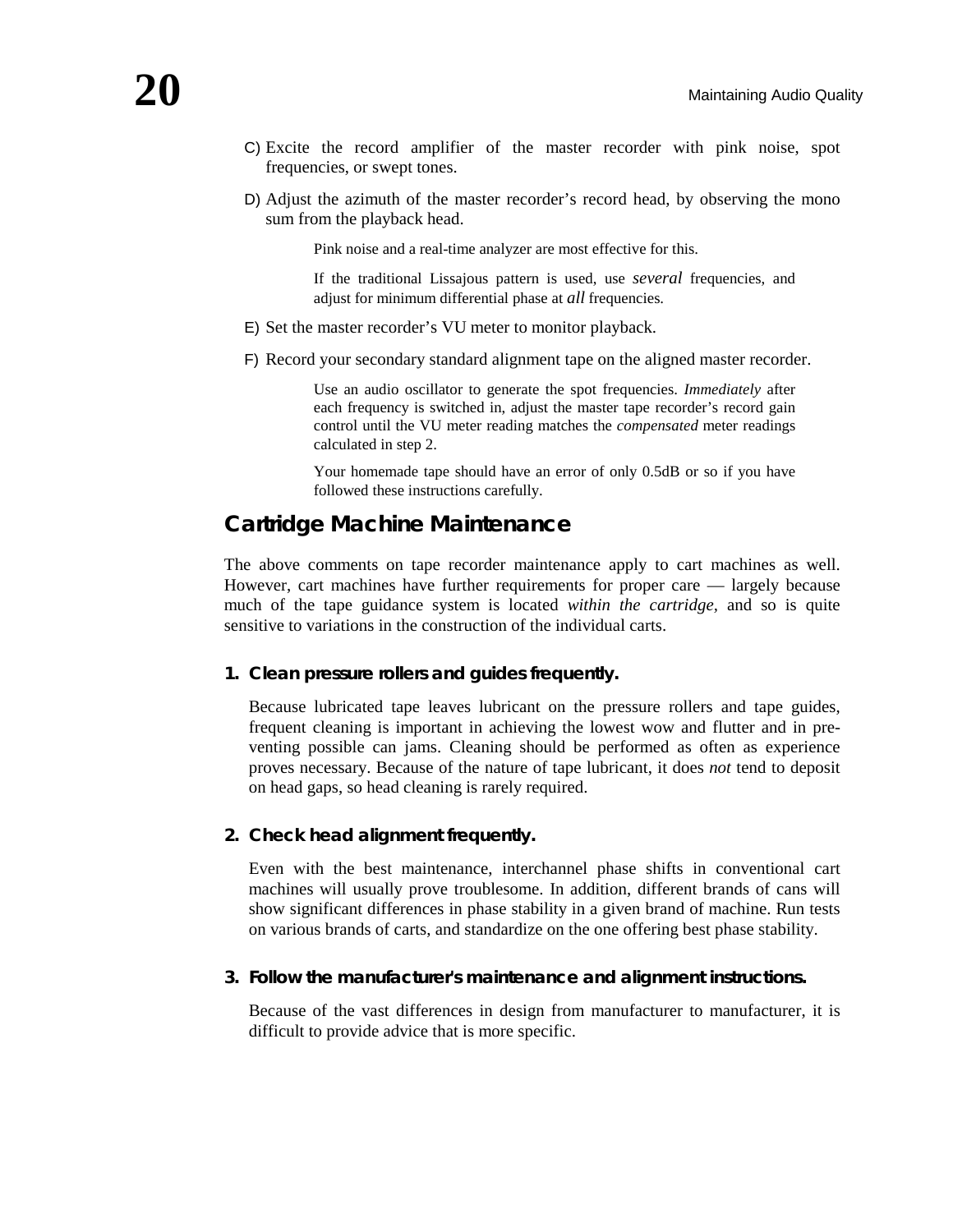# **4. Consider upgrading the cart machine's electronics.**

Many early (and some not-so-early) cart machines had completely inadequate electronics. The performance of these machines can be improved considerably by certain electronics modifications. Check the machine for the following:

- record-amplifier headroom (be sure the amplifier can completely saturate the tape before it clips)
- record amplifier noise and equalization (some record amplifiers can actually contribute enough noise to dominate the overall noise performance of the machine)
- playback preamp noise and compliance with NAB equalization
- power supply regulation, noise, and ripple
- line amplifier headroom
- record level meter alignment (to improve apparent signal-to-noise ratio at the expense of distortion, some meters are calibrated so that 0 corresponds to significantly more than 1% third-harmonic distortion!)

Probably the most common problem is inadequate record amplifier headroom. In many cases, it is possible to improve the situation by increasing the operating current in the final record-head driver transistor to a value close to its power dissipation limits. This is usually done by decreasing the value of emitter (and sometimes collector) resistors while observing the collector voltage to make sure that it stays at roughly half the power supply voltage under quiescent conditions, and adjusting the bias network as necessary if it does not.

# **Part 2: System Considerations**

# **Headroom**

Other than bad styli, the single most common cause of distorted air sound is probably clipping — intentional (in the audio processing chain) or unintentional (in the program chain). In order to achieve the maximum benefit from processing, there must be *no* clipping before the processor! The gain and overload point of *every* electronic component in the station must therefore be critically reviewed to make sure they are not causing clipping distortion or excessive noise.

In media with limited dynamic range (like magnetic tape), small amounts of peak clipping introduced to achieve optimal signal-to-noise ratio are acceptable. But there is no excuse for *any clipping at all* in the purely electronic part of the signal path, since low noise and wide dynamic range are readily achieved with good design.

Check the following components of a typical FM audio plant for operating level and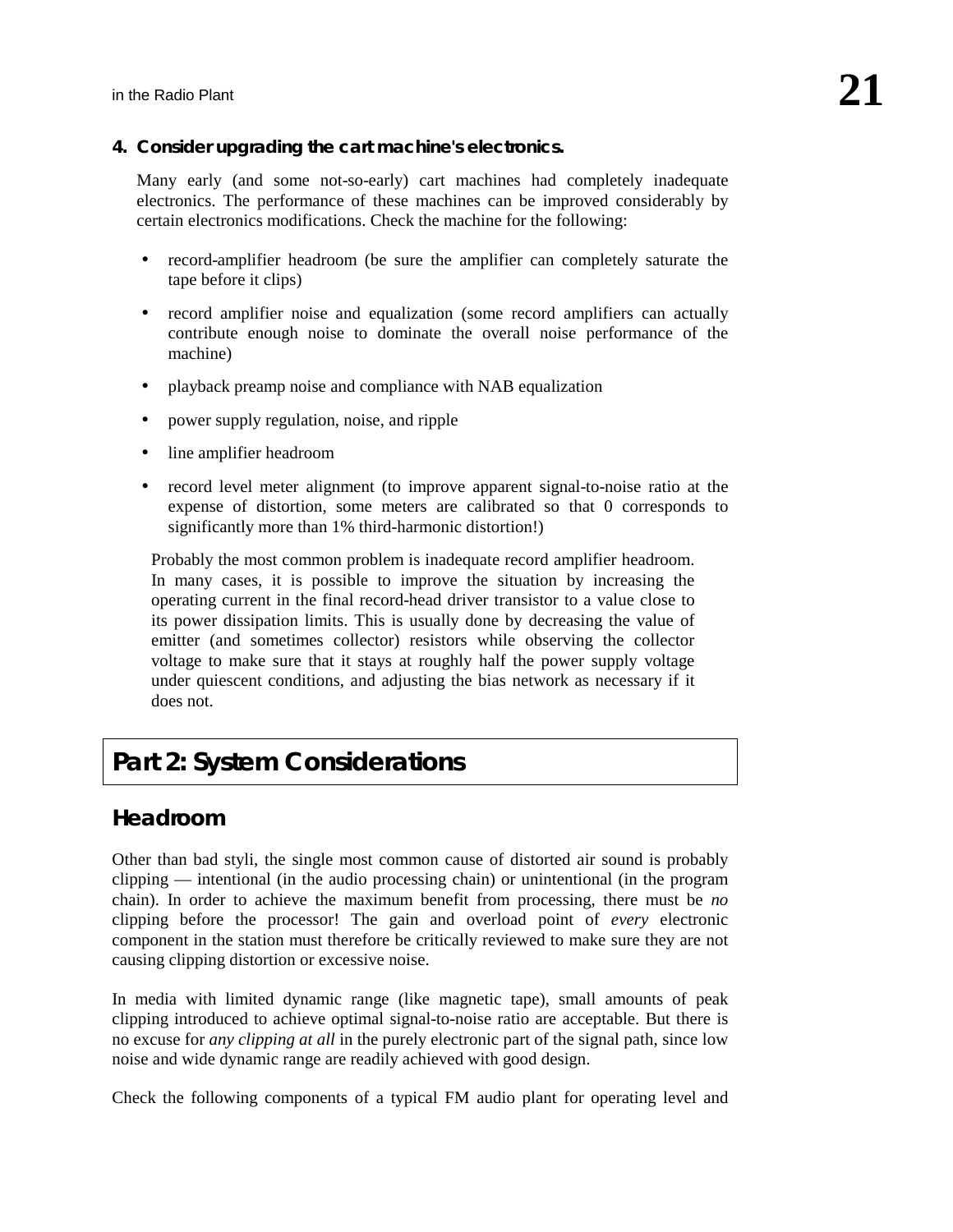#### headroom:

- Analog-to-digital converters
- Studio-to-transmitter link (land-line or microwave)
- Microphone preamps
- Console summing amplifiers
- Line amplifiers in consoles, tape recorders, etc.
- Distribution amplifiers (if used)
- Signal processing devices (such as equalizers)
- Specialized communications devices (including remote broadcast links and telephone interface devices)
- Phono preamps
- Tape and cart preamps
- Record amplifiers in tape machines

VU meters are worthless for checking peak levels. Even peak program meters (PPMs) are insufficiently fast to indicate clipping of momentary peaks (their integration time is approximately 10ms). While PPMs are excellent for monitoring operating levels where small amounts of peak clipping are acceptable, the peak signal path levels should be monitored with a *true* peak-reading meter or oscilloscope. Particularly, if they are monitoring pre-emphasized signals, PPMs can under-read the true peak levels by 5dB or more. Gains should be adjusted so that peak clipping *never* occurs under any reasonable operating conditions (including sloppy gain riding by the operator).

For older equipment with very soft clipping characteristics, it may be impossible to see a well-defined clipping point on a scope. Or, worse, audible distortion may occur many dB below the apparent clip point. In such a case, the best thing to do is to determine the peak level that produces 1% THD, and to arbitrarily call *that* level the clipping level. Calibrate the scope to this 1% THD point, and then make headroom measurements,

Engineers should also be aware that certain system components (like microphone or phono preamps) have absolute *input* overload points. Difficulties often arise when gain controls are placed *after* early active stages, because the input stages can be overloaded without clipping the output. Many broadcast mic preamps are notorious for low input overload points, and can be easily clipped by high-output mics and/or screaming announcers. Similar problems can occur inside consoles if the console designer has poorly chosen gain structures and operating points, or if the "master" gain controls are operated with unusually large amounts of attenuation.

When operating with nominal line levels of +4 or +8dBu, the *absolute* clipping point of the line amplifier becomes critical, The headroom between nominal line level and the amplifier clipping point should be greater than 16dB. A line amplifier for a +4dBu line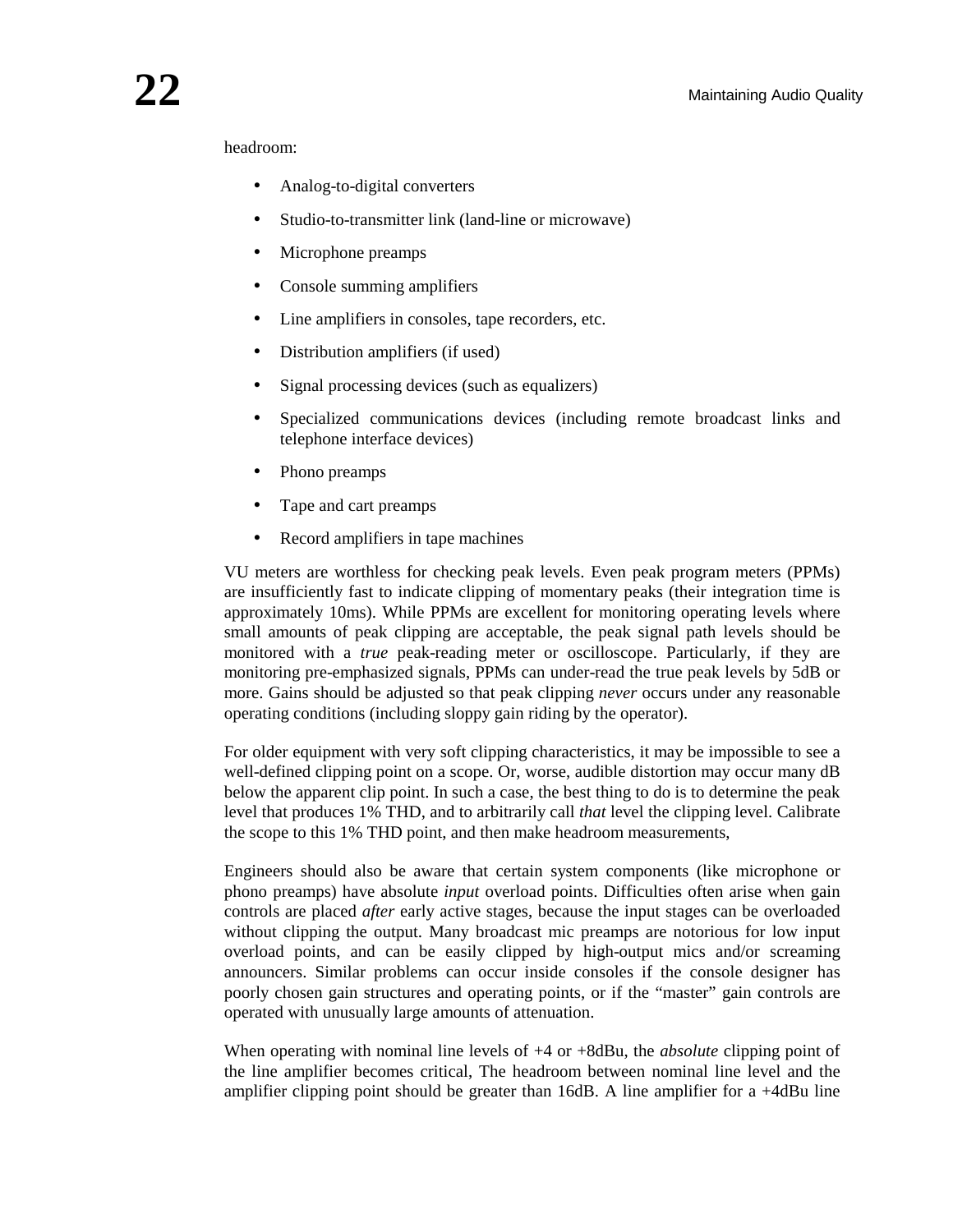should, therefore, clip at  $+20$ dBu or above, and an amplifier for a  $+8$ dBu line should clip at +24dBu or above. IC-based equipment (which almost always clips at +20dBu or so unless transformer-coupled) is not suitable for use with +8dBu lines. +4dBu lines have become standard in the recording industry, and are preferred for all new studio construction (recording or broadcast) because of their compatibility with IC opamp operating levels.

The same headroom considerations that apply to analog also apply to many digital systems. The only digital systems that are essentially immune to such problems are those that use floating point numbers to compute and distribute the digital data. While floating point arithmetic is relatively common within digital signal processors and mixers, it is very uncommon in external distribution systems.

Even systems using floating-point representation are vulnerable to overload at the A/D converter. If digital recording is used in the plant, bear in mind that the overload point of digital audio recorders (unlike that of their analog counterparts) is abrupt and unforgiving. *Never* let a digital recording go "into the red" — this will almost assuredly add audible clipping distortion to the recording. Similarly, digital distribution using the usual AES3 connections has a very well defined clipping point — digital full-scale and attempting to exceed this level will result in distortion that is even worse-sounding than analog clipping, because the clipping harmonics above one-half the sampling frequency will fold around this frequency, appearing as aliasing products.

# **Voice/Music Balance**

The VU meter is very deceptive when indicating the balance between voice and music. The most artistically pleasing balance between voice and music usually results from peaking voice 4-6dB *lower* than music on the console VU meter. If heavy processing is used, the difference between the voice and music levels may have to be increased. Following this practice will also help reduce the possibility of clipping voice, which is much more sensitive to clipping distortion than is most music.

If a PPM is used, voice and music should be peaked at roughly the same level. However, please note that what constitutes a correct "artistic balance" is highly subjective, and different listeners may disagree strongly. Each broadcasting organization has its own guidelines for operational practice in this area. So the suggestions above are exactly that: just suggestions.

It is sometimes difficult to train operators to maintain such a voice/music balance. However, this balance can easily be automated if the console has (or can be modified to have) separate summing amplifiers for live voice and music. Simply build a separate summing amplifier (using a single IC opamp) to drive the VU meter, and then sum the output of the voice-summing amplifier into the VU amplifier with greater gain than the output of the music-summing amplifier.

# **Electronic Quality**

Assuming that the transmission does not use excessive lossy compression, DAR has the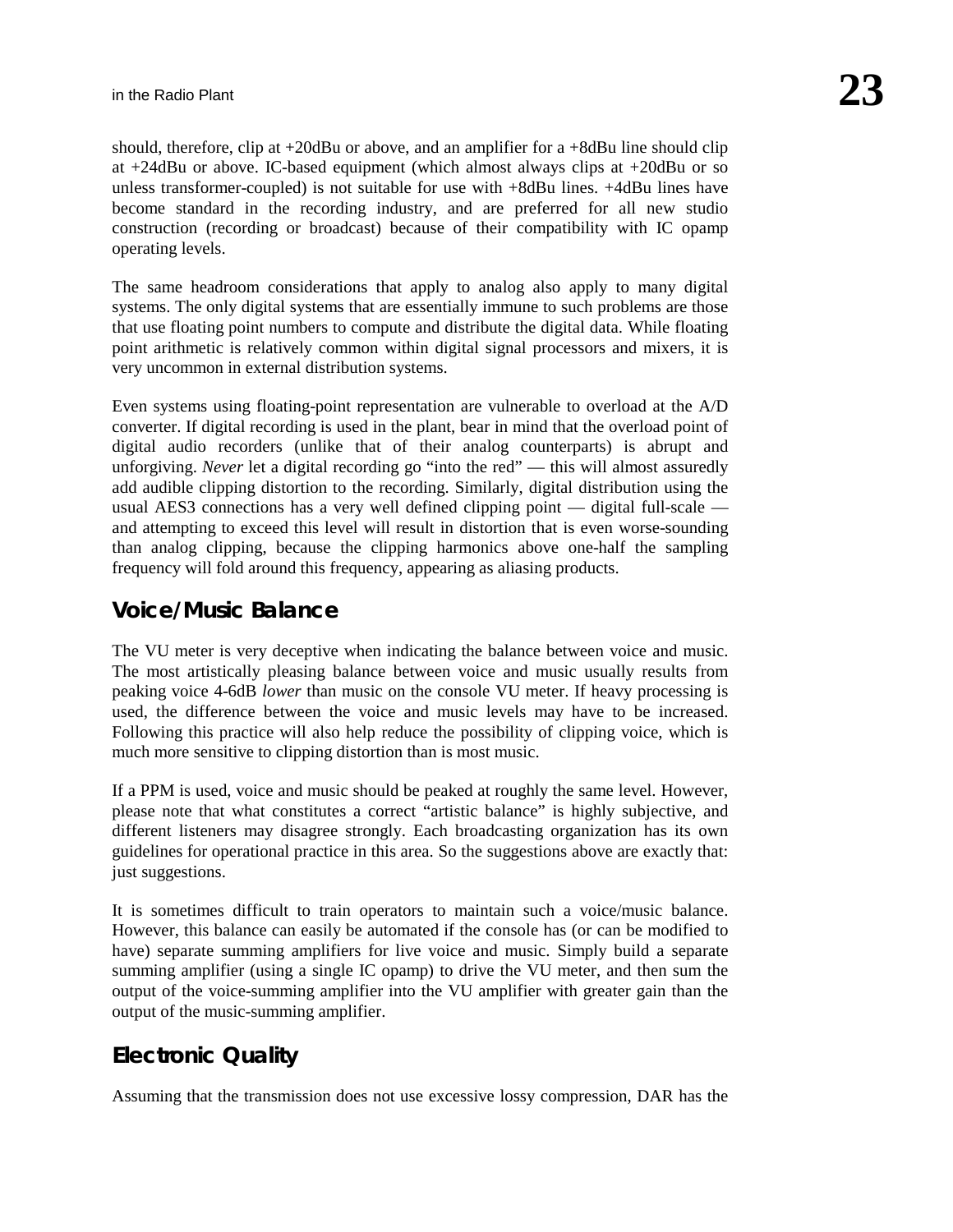potential for transmitting the highest subjective quality to the consumer and requires the most care in maintaining audio quality in the transmission plant. This is because DAR does not use pre-emphasis and has a high signal-to-noise ratio that is essentially unaffected by reception conditions. The benefits of an all-digital plant using minimal (or no) lossy compression prior to transmission will be most appreciated in DAR service.

FM has four fundamental limitations that prevent it from ever becoming a transmission medium totally satisfying to the "golden-eared" audiophiles. These limitations must be considered when discussing the quality requirements for FM electronics. The problems in disk and tape reproduction discussed above are much more severe by comparison, and the subtle masking of basic FM transmission limitations is irrelevant to those discussions. AM quality at the typical receiver is far worse, and "golden ear" considerations are completely irrelevant because they will be masked by the limitations of the receivers and by atmospheric and man-made noise.

The four FM quality limitations are these:

- A) Multipath distortion. In most locations, a certain amount of multipath is unavoidable, and this is exacerbated by the inability of many apartment-dwellers to use rotor-mounted directional antennas.
- B) The FM stereo multiplex system has a "sample rate" of 38kHz, so its bandwidth is theoretically limited to 19kHz, and practically limited by the characteristics of "real-world" filters to between 15 and 17kHz.
- C) Limited IF bandwidth is necessary in receivers to eliminate adjacent and alternate channel interference. This effect can be clearly heard by using a tuner with switch-selectable IF bandwidth. Most stations cannot be received in "wide" mode because of interference. But if the station is reasonably clean (well within the practical limitations of current broadcast practice) and free from multipath, then a clearly audible reduction in high-frequency "grit" is heard when switching from "normal" to "wide" mode.
- D) Depending on the Region, FM uses either 50µs or 75µs pre-emphasis. This severely limits the power-handling capability and headroom at high frequencies and requires very artful transmission processing to achieve a bright sound typical of modern CDs. Even the best audio processors compromise the quality of the high frequencies by comparison to the quality of "flat" media like DAR.

These limitations have considerable significance in determining the cost-effectiveness of current broadcast design practice.

Most older broadcast electronic equipment (whether tube or transistor) is measurably and audibly inferior to modem equipment. This is primarily due to a design philosophy that stressed ruggedness and RFI immunity over distortion and noise, and to the excessive use of poor transformers. Frequency response was purposely rolled off at the extremes of the audio range to make the equipment more immune to RFI. Cascading such equipment tends to increase both distortion and audible frequency response rolloffs to unacceptable levels.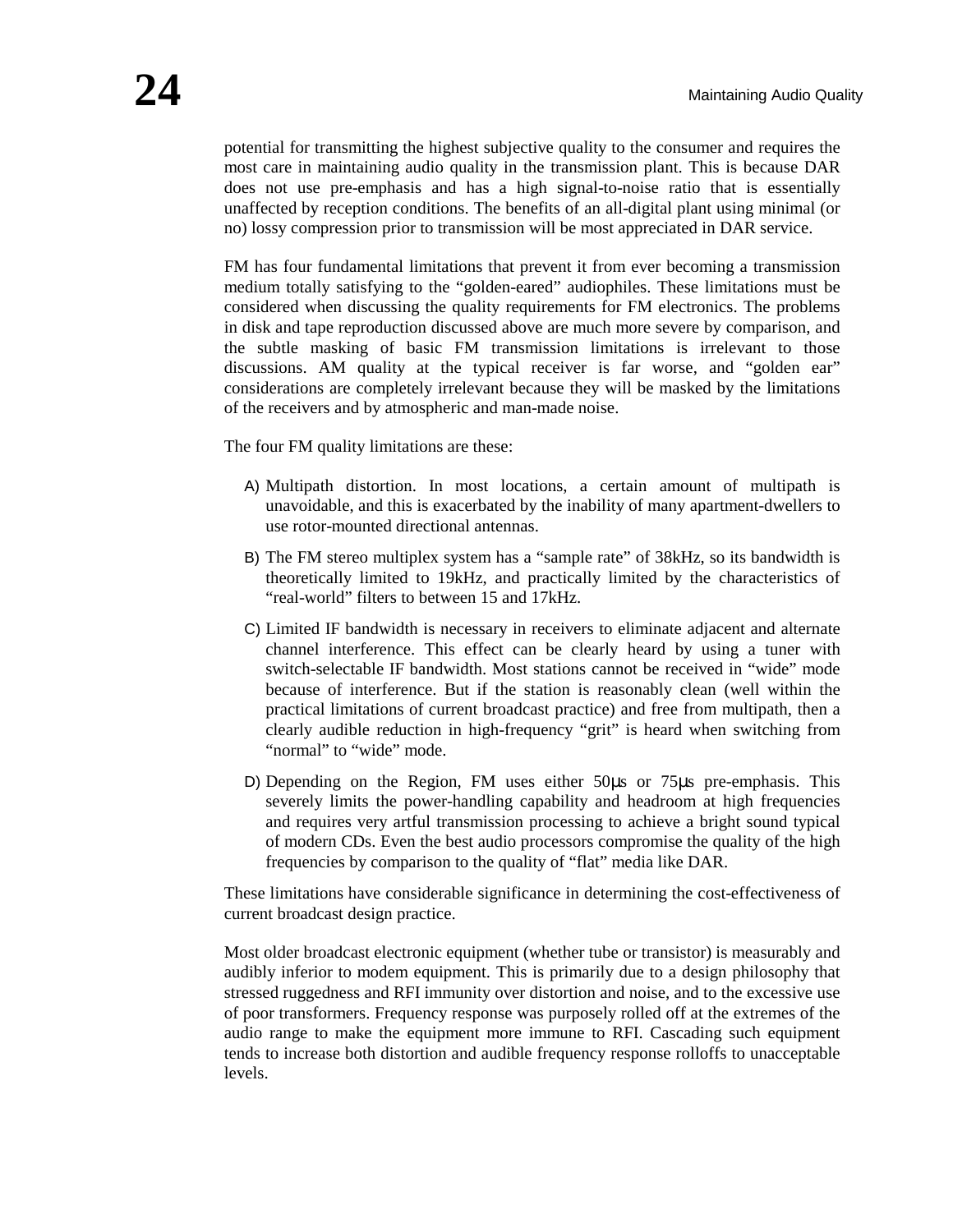Modem design practice emphasizes the use of high slew rate, low-noise, low-cost IC operational amplifiers such as the Signetics NE5534 family and the Texas Instruments TL070 family. When the highest quality is required, designers will choose premiumpriced opamps from Analog Devices and Burr Brown, or will use discrete class-A amplifiers. However the 5532 and 5534 can provide *excellent* performance when used properly, and it is hard to justify the use of more expensive amplifiers except in specialized applications like microphone preamps and active filters. While some designers insist that only discrete designs can provide ultimate quality, the performance of the best of current ICs is so good that discrete designs are just not cost effective for broadcast applications — especially when the basic FM quality limitations are considered.

**Capacitors** have a subtle, but discernible effect upon sonic quality. Polar capacitors such as tantalums and aluminum electrolytics behave very differently from ideal capacitors. In particular, their very high dissipation factor and dielectric absorption can cause significant deterioration of complex musical waveforms. Ceramic capacitors have problems of similar severity. Polyester film capacitors can cause a similar, although less severe, effect when audio is passed through them. Accordingly, DC-coupling between stages is best (and easy with opamps operated from dual-positive and negative power supplies). Coupling capacitors should be used only when absolutely necessary (for example, to keep DC offsets out of faders to prevent "scratchiness"). If capacitors must be used, polystyrene, polypropylene, or polycarbonate film capacitors are preferred. However, if it is impractical to eliminate capacitors or to change capacitor types, do not be too concerned: It is probable that other quality-limiting factors will mask the capacitor-induced degradations.

Of course the number of **transformers** in the audio path should be kept to an absolute minimum. However, transformers are sometimes the only practical way to break ground loops and/or eliminate RFI. If a transformer is necessary, use a high-quality device like those manufactured by Jensen Transformers, Inc., in North Hollywood, California, USA (Phone (213) 876-0059, or FAX (818) 7634574).

**In summary**, the path to highest analog quality is that which is closest to a straight wire. More is not better: Every device removed from the audio path will yield an improvement in clarity, transparency, and fidelity. Use only the minimum number of amplifiers, capacitors, and transformers. For example, never leave a line amplifier or compressor on-line in "test" mode because it seems too much trouble to take it out. Small stations often sound dramatically superior to their "big time" rivals because the small station has a simple audio path, while the big-budget station has put everything but the kitchen sink on-line. The more equipment the station has (or can afford), the more restraint and selfdiscipline it needs. Keep the audio path simple and clean! Every amplifier, resistor, capacitor, transformer, switch contact, patch-bay contact, etc., is a potential source of audio degradation. Corrosion of patch-bay contacts and switches can be especially troublesome, and the distortion caused by these problems is by no means subtle.

In **digital signal processing devices**, the lowest number of **bits per word** necessary to achieve professional quality is 24 bits. This is because there are a number of common DSP operations (like infinite-impulse-response filtering) that substantially increase the digital noise floor, and 24 bits allows enough headroom to accommodate this without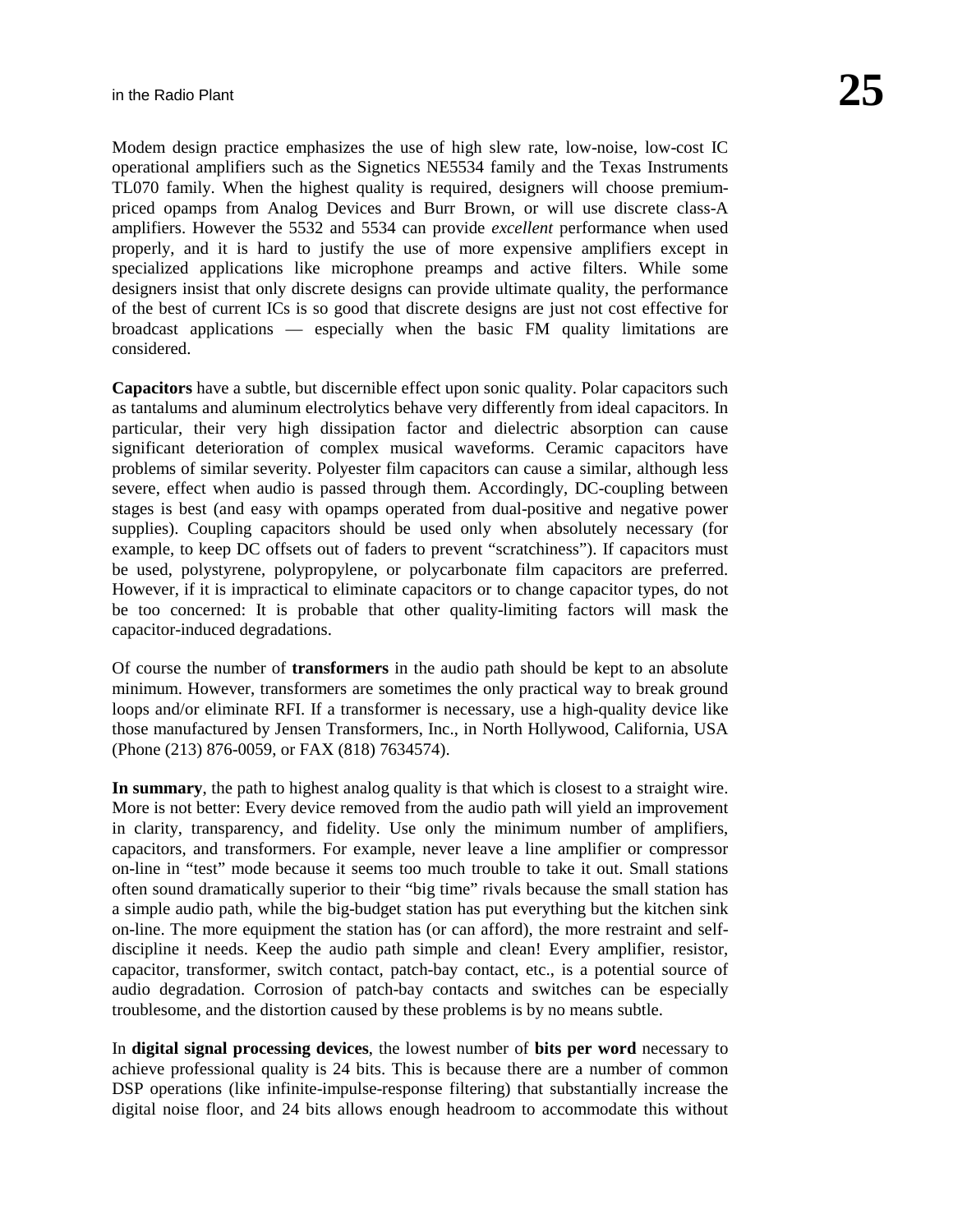audibly losing quality. (This assumes that the designer is sophisticated enough to use appropriate measures to control noise when particularly difficult filters are used.) If floating point arithmetic is used, the lowest acceptable word length for professional quality is 32 bits (24-bit mantissa and 8-bit exponent; sometimes called "singleprecision").

In **digital distribution systems**, 20 bit words (120dB dynamic range) are usually adequate to represent the signal accurately. 20 bits can retain the full quality of a 16-bit source even after as much as 24dB attenuation by a mixer. There are almost no A/D converters that can achieve more than 20 bits of real accuracy and many "24-bit" converters have accuracy *considerably* below the 20-bit level. "Marketing bits" in A/D converters are outrageously abused to deceive customers, and, if these A/D converters were consumer products, the Federal Trade Commission would doubtless quickly forbid such bogus claims.

There is considerable disagreement about the audible benefits (if any) of **raising the sample rate** above 44.1kHz. To the author's knowledge, as of 1999 there have been no rigorous tests of this that are double-blind and that adequately control for other variables, like the performance of the hardware as the sample rate is changed. (Assuming perfect hardware, it can be shown that this debate comes down entirely to the audibility of a given anti-aliasing filter design.) Nevertheless, in a marketing-driven push, the record industry is attempting to change the consumer standard from 44.1kHz to 96kHz. Regardless of whether scientifically accurate testing eventually proves that this is audibly beneficial, it has no benefit in FM stereo because the sampling rate of FM stereo is 38kHz, so the signal must eventually be lowpass-filtered to 17kHz or less to prevent aliasing. It is beneficial in DAR, which typically has 20kHz audio bandwidth, but offers no benefit at all in AM, whose bandwidth is no greater than 10kHz in any country and is often 4.5kHz.

**Dither** is random noise that is added to the signal at approximately the level of the least significant bit. It should be added to the analog signal before the A/D converter, and to any digital signal before its word length is shortened. Its purpose is to linearize the digital system by changing what is, in essence, "crossover distortion" into audibly innocuous random noise. Without dither, any signal falling below the level of the least significant bit will disappear altogether. Dither will randomly move this signal through the threshold of the LSB, rendering it audible (though noisy). Whenever any DSP operation is performed on the signal (particularly decreasing gain), the resulting signal must be re-dithered before the word length is truncated back to the length of the input words. Ordinarily, correct dither is added in the A/D stage of any competent commercial product performing the conversion. However, some products allow the user to turn the dither on or off when truncating the length of a word in the digital domain. If the user chooses to omit adding dither, this should be because the signal in question already contained enough dither noise to make it unnecessary to add more.

In the absence of "noise shaping," the spectrum of the usual "triangular-probabilityfunction (TPF)" dither is white (that is, each arithmetic frequency increment contains the same energy). However, noise shaping can change this noise spectrum to concentrate most of the dither energy into the frequency range where the ear is least sensitive. In practice, this means reducing the energy around 4kHz and raising it above 9kHz. Doing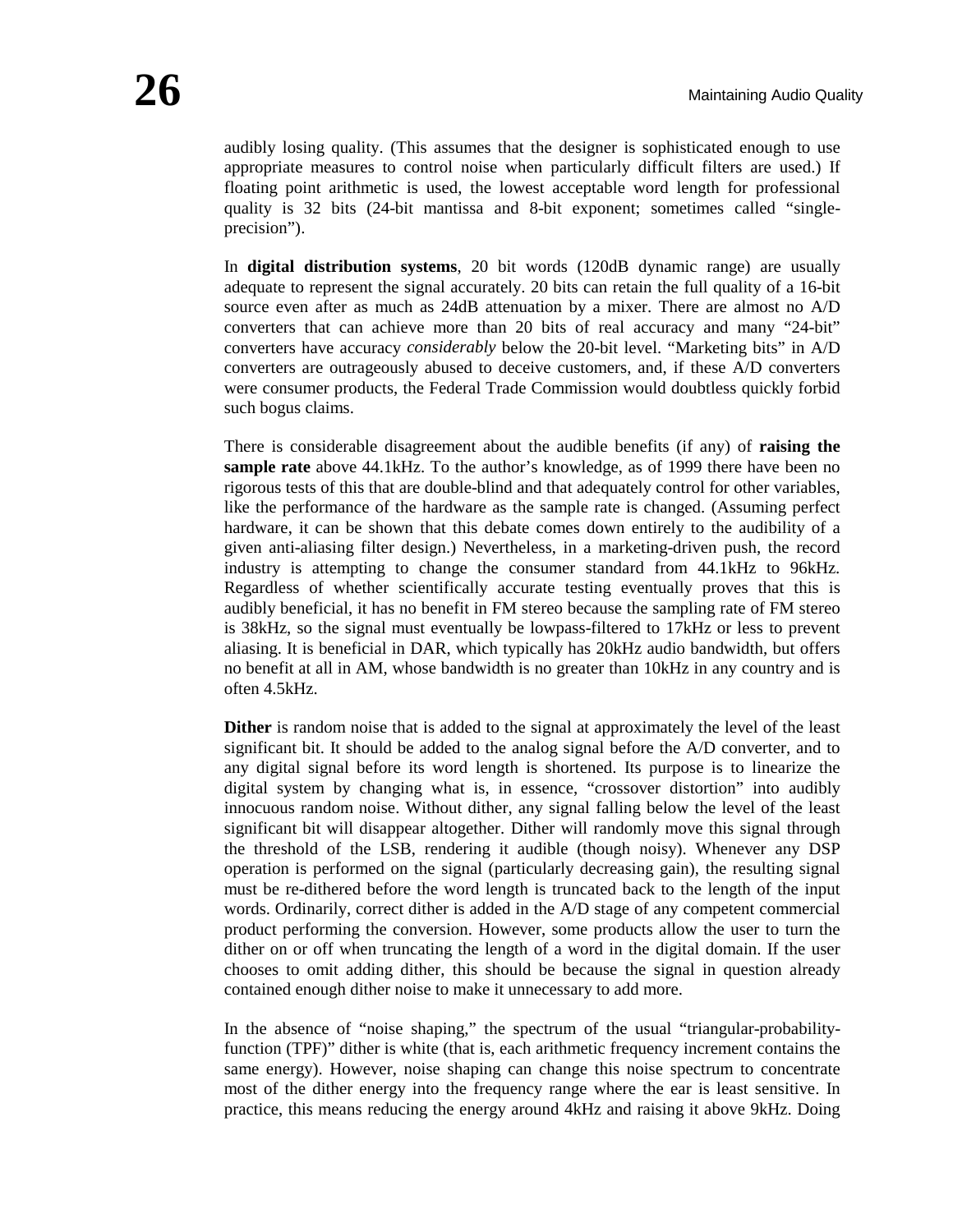this can increase the effective resolution of a 16-bit system to almost 19 bits in the crucial midrange area, and is very frequently used in CD mastering. There are many proprietary curves used by various manufacturers for noise shaping, and each has a slightly different sound.

It has been shown that passing noise shaped dither through most classes of signal processing and/or a D/A converter with non-monotonic behavior will destroy the advantages of the noise shaping by "filling in" the frequency areas where the original noise-shaped signal had little energy. The result is usually poorer than if no noise shaping had been used at all. For this reason, Orban has adopted a conservative approach to noise shaping, recommending so-called "first-order highpass" noise shaping. This provides a substantial improvement in resolution over simple white TPF dither, but its total noise power is only 3dB higher than white TPF dither. Therefore, if it is passed through additional signal processing and/or an imperfect D/A converter, there will be little noise penalty by comparison to more aggressive noise shaping schemes.

One of the great benefits of the **digitization of the signal path** in radio is this: Once in digital form, the signal is far less subject to subtle degradation than it would be if it were in analog form. Short of becoming entirely un-decodable, the worst that can happen to the signal is deterioration of noise-shaped dither, and/or added jitter. Jitter is a time-base error. The only jitter than cannot be removed from the signal is jitter that was added in the original analog-to-digital conversion process. *All* subsequent jitter can be completely removed in a sort of "time-base correction" operation, accurately recovering the original signal. The only limitation is the performance of the "time-base correction" circuitry, which requires sophisticated design to reduce added jitter below audibility. This "timebase correction" usually occurs in the digital input receiver, although further stages can be used downstream.

#### **And finally, some truisms regarding loudness and quality**

Every radio is equipped with a volume control, and every listener knows how to use it. If the listener has access to the volume control, he or she will adjust it to his or her preferred loudness. After said listener does this, the only thing left distinguishing the "sound" of the radio station is its texture, which will be either clean or degraded, depending on the source quality and the audio processing.

Any Program Director who boasts of his station's \$20,000 worth of "enhancement" equipment should be first taken to a physician who can clean the wax from his ears, then forced to swear that he is not under the influence of any suspicious substances, and finally placed gently but firmly in front of a high-quality monitor system for a demonstration of the degradation that \$20,000 worth of "enhancement" causes! Always remember that less is more.

# **Part 3: The Production Studio**

The role of the production studio varies widely from station to station. If used only for creation of spots, promos, IDs, etc., production studio quality is considerably less critical than it is where programming is transferred from disk to either tape or cart. Our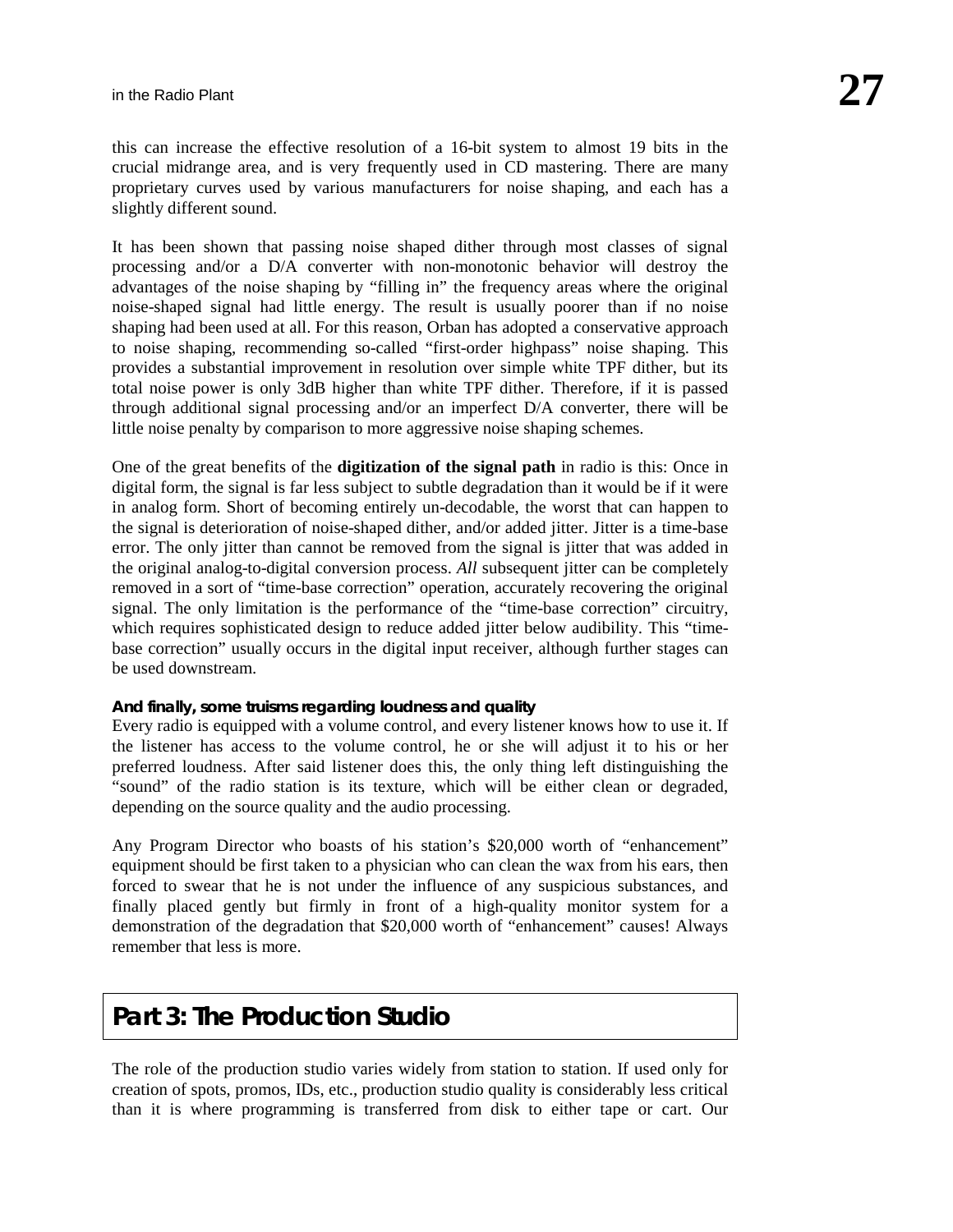discussion focuses on the latter case.

# **Choosing Monitor Loudspeakers**

The loudspeakers are the single most important influence on studio quality. The production studio monitor system is the quality reference for all production work, and thus the air sound of the station. Achieving a monitor sound that can be relied upon requires considerable care in the choice of equipment and in its adjustment.

Loudspeakers should be chosen to complement room acoustics. In general, the space limitations in production studios dictate the use of bookshelf-sized speakers. You should assess the effect of equalization or other sweetening on small speakers to make sure that excessive bass or high-frequency boost has not been introduced. While such equalization errors can sound spectacular on big, wide-range speakers, it can make small speakers with limited frequency response and power-handling capacity sound terrible. The Auratone Model 5C Super Sound Cube has frequently been used as a small speaker reference. Although these speakers are no longer manufactured, they are often available on the used market. We recommend that every production studio be equipped with a pair of these speakers or something similar, and that they be regularly used to assure the production operator that his or her work will sound good on small table and car radios.

The primary monitor loudspeakers should be chosen for: high power-handling capacity low distortion high reliability and long-term stability controlled dispersion (omnidirectional speakers are *not* recommended) good tone burst response at all frequencies lack of cabinet diffraction

- relatively flat axial and omnidirectional frequency response from 40-15,000Hz
- physical alignment of drivers (when all drivers are excited simultaneously, the resulting waveforms should arrive at the listener's ears simultaneously, sometimes called "time alignment").

There are a number of powered midfield monitors available from a large assortment of pro-audio companies, like JBL, Mackie, Genelec, Tannoy, and Alesis, among others. These speakers are very convenient to use because they have built-in power amplifiers and equalizers. Because they have been designed as a system, they are more likely to be accurate than random combinations of power amplifiers, equalizers, and passive loudspeakers. The principal influence on the accuracy of these powered speakers (particularly at low frequencies) is room acoustics and where the speakers are placed in the room. Some of these speakers allow the user to set the bass equalization to match the speaker's location. We believe that such speakers are a logical choice for main monitors in a broadcast production studio.

# **Loudspeaker Location and Room Acoustics**

The bass response of the speakers is strongly affected by their location in the room. Bass is weakest when the speaker is mounted in free air, away from any walls; bass is most pronounced when the speaker is mounted in a corner. Corner mounting should be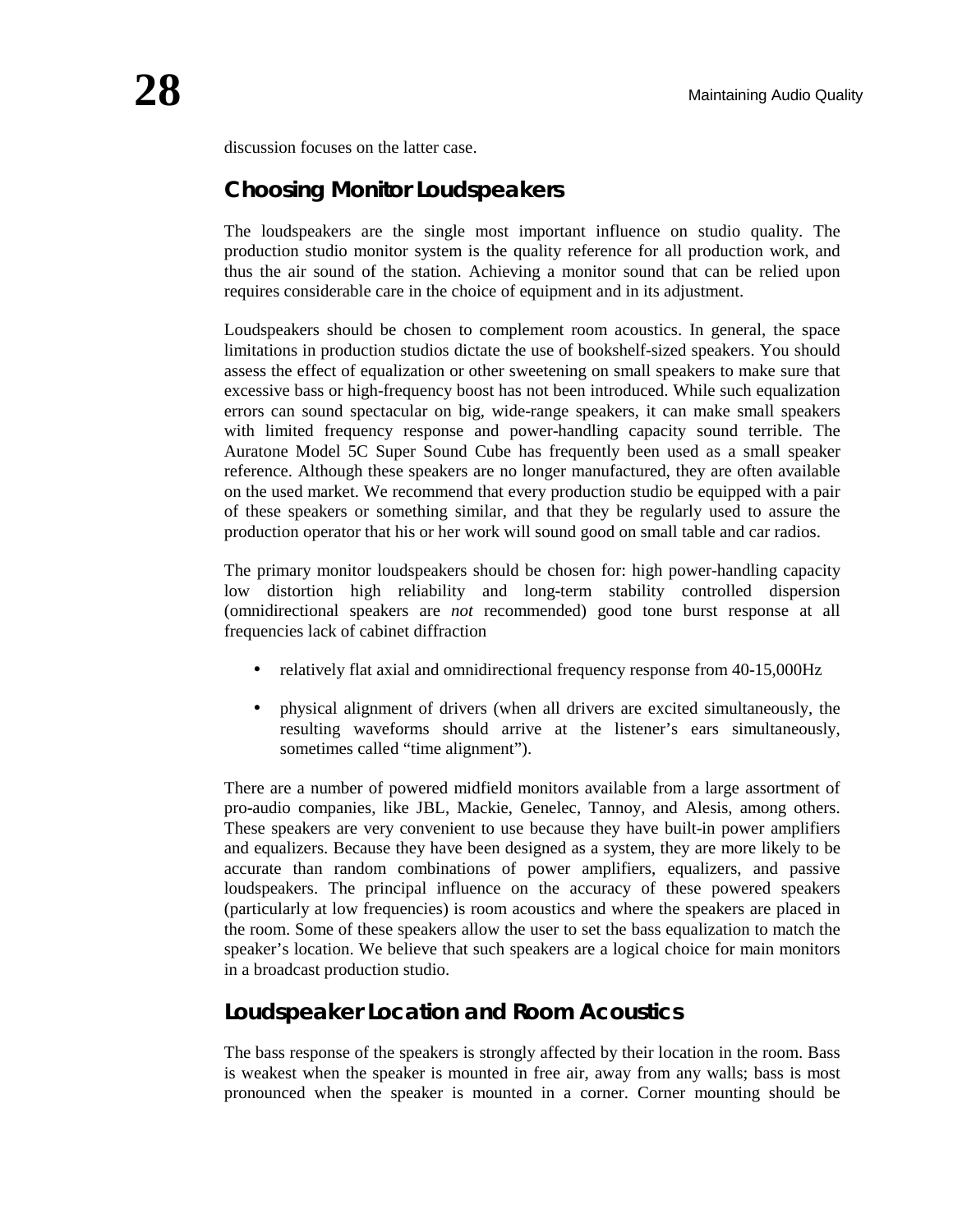avoided because it tends to excite standing waves. The best location is probably against a wall at least 18 inches (45 cm) from any junction of walls. If the bass response is weak at this location because the speaker was designed for wall-junction mounting, it can be corrected by equalization (discussed below). It is important that the loudspeakers be located to avoid acoustic feedback into the turntable, because this can produce a severe loss of definition (a muddy sound).

Many successful monitoring environments have been designed according to the "LiveEnd/Dead-End" (LEDE<sup>TM</sup>) concept invented by Don Davis of Synergistic Audio Concepts. Very briefly, LEDE-type environments control the time delay between the arrival of the direct sound at the listener's ear and the arrival of the first reflections from the room or its furnishings. The delay is engineered to be about 20 milliseconds. This usually requires that the end of the room at which the speakers are mounted be treated with a sound-absorbing material like Sonex<sup>®</sup> so that essentially no reflections can occur between the speakers' output and the walls they are mounted on or near. Listeners must sit far enough from any reflective surface to ensure that the difference between the distance from the speaker to the listener and the distance from the speaker to the reflective surface and back to the listener is at least 20 feet (6 meters). It is also desirable that the reflections delayed more than 20 milliseconds be well-diffused (that is, with no flutter echoes). Flutter echoes are usually caused by back-and-forth reflections between two parallel walls, and can often by treated by applying Sonex or other absorbing material to one wall. In addition, "quadratic residue diffusors" (manufactured by RPG Diffusor Systems, Inc.) can be added to the room to improve diffusion and to break up flutter echoes.

An excellent short introduction to the theory and practice of LEDE design is Don Davis' article, "The LEDE Concept" in Audio Vol.71 (Aug. 1987): p.48-58. (For a more definitive discussion, see Don and Carolyn Davis, "The LEDE Concept for the Control of Acoustic and Psychoacoustic Parameters in Recording Control Rooms." *J. Audio Eng. Soc.* Vol.28 (Sept. 1980): p.585-95.)

It should be noted that the LEDE technique is by no means the only way to create a good-sounding listening environment (although it is perhaps the best-documented, and has certainly achieved what must be described as a quasi-theological mystique amongst some of its proponents). Examples of other approaches are found in the August 1987 (vol. 29, no. 8), issue of Studio Sound, which focused on studio design.

# **Loudspeaker Equalization**

The performance of any loudspeaker is *strongly* influenced by its mounting location and room acoustics. If room *acoustics are good,* the third-octave real-time analyzer provides an extremely useful means of measuring any frequency response problems intrinsic to the loudspeaker, and of partially indicating problems due to loudspeaker placement and room acoustics.

By their nature, the third-octave measurements combine the effects of direct and reflected sound. This may be misleading if room acoustics are unfavorable. Problems can include severe standing waves, a reverberation time which is not well-behaved as a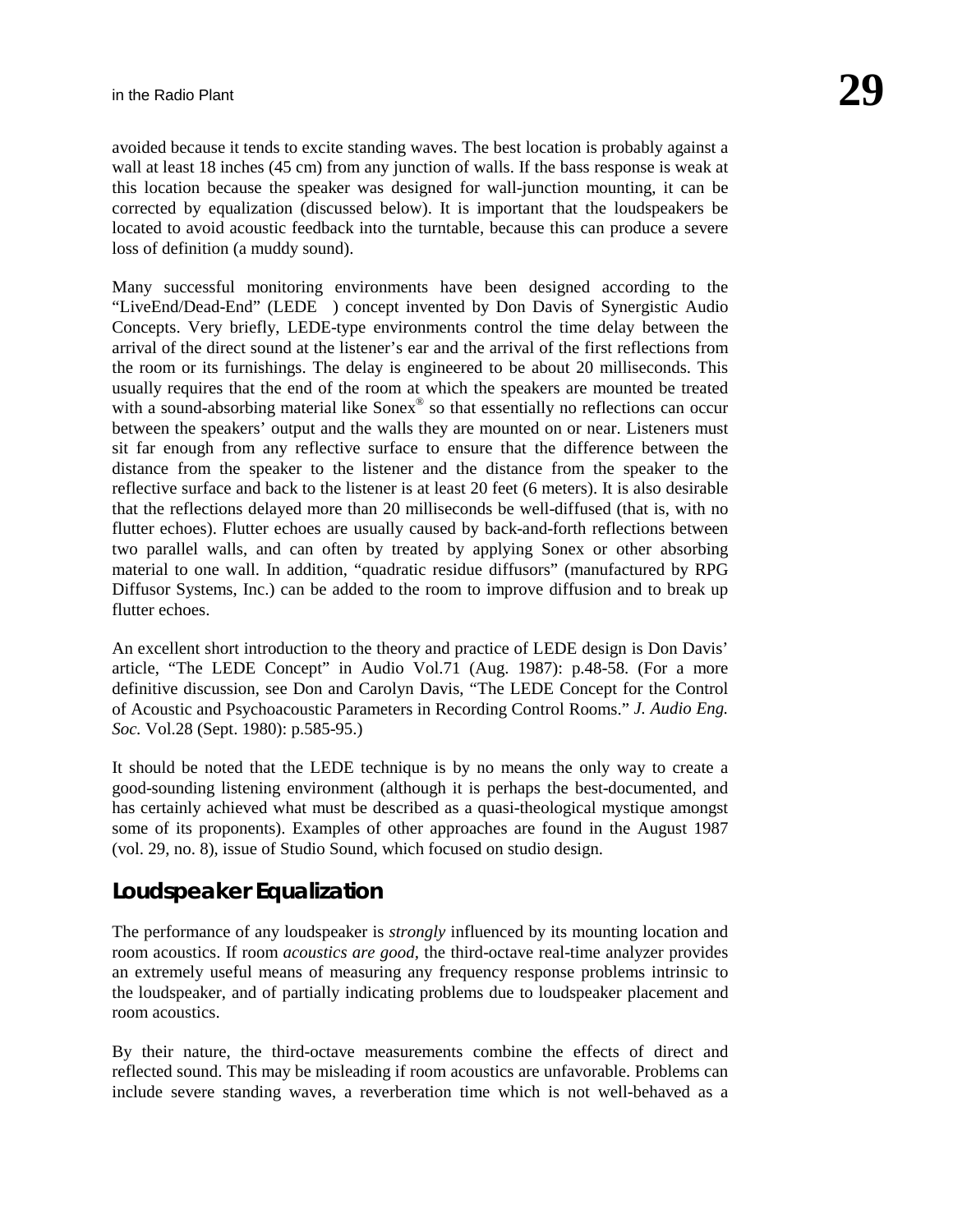function of frequency, an insufficient number of "normal modes" (Eigenmodes), lack of physical symmetry, and numerous problems which are discussed in more detail in books devoted to loudspeakers and loudspeaker equalization.

Time-Delay Spectrometry" (TDS) is a technique of measuring the loudspeaker/room interface that provides much more information about acoustic problems than does the third-octave real-time analyzer. TDS (which some sound contractors are licensed to practice) is primarily used for tuning recording studio control rooms, and for adjusting large sound reinforcement systems. The cost may be prohibitive for a small or medium-sized station, particularly if measurements reveal that acoustics can only be improved by major modifications to the room. However, TDS measurements are highly useful in determining if LEDE criteria are met, and will usually suggest ways by which relatively inexpensive acoustic treatment (absorption and diffusion) can improve room acoustics.

With the advent of low-cost personal computers and sound cards, it is possible to buy economical software to do room analysis and tuning. Since the invention of TDS, a number of other techniques like MLSSA (Maximum-Length Sequence System Analyzer; http://mlssa.com) have been developed for measuring and tuning rooms with accuracy greater than that provided by traditional third-octave analyzers.

It is certainly true that room acoustics must be optimized as far as economically and physically possible *before* electronic equalization is applied to the monitor system. (If room acoustics and the monitor are good, equalization may not be necessary.)

Once room acoustic problems have been solved to whatever extent practical, make frequency response measurements to determine what equalization is required. A MLSSA analyzer, a TDS analyzer or a third-octave analyzer can be used for the measurements. To obtain meaningful results from the analyzer, the calibrated microphone that comes with the analyzer should be placed where the production engineer's ears would ordinarily be located. If a third-octave analyzer is used, excite each loudspeaker in turn with pink noise while observing the acoustic response on the analyzer. If a MLSSA or TDS analyzer is used, follow the manufacturer's instructions.

Place the analyzer test mic about 1m from the monitor speaker. Adjust the equalizer (see its operating manual for instructions) to obtain a real-time analyzer read-out that is flat to 5kHz, and that rolls off at 3dB/octave thereafter. (A truly flat response is not employed in typical loudspeakers, and will make most recordings sound unnaturally bright and noisy.)

If the two channels of the equalizer must be adjusted differently to obtain the desired response from the left and right channels, suspect room acoustic problems or poorly matched loudspeakers. The match is easy to check: Just physically substitute one loudspeaker for the other, and see if the analyzer reads the same. Move the microphone over a space of two feet or so while watching the analyzer to see how much the response changes. If the change is significant, then room acoustic problems or very poorly controlled loudspeaker dispersion is likely. If it is not possible to correct the acoustic problem or loudspeaker mismatch directly, you should at least measure the response at several positions and average the results. (Microphone multiplexers can automatically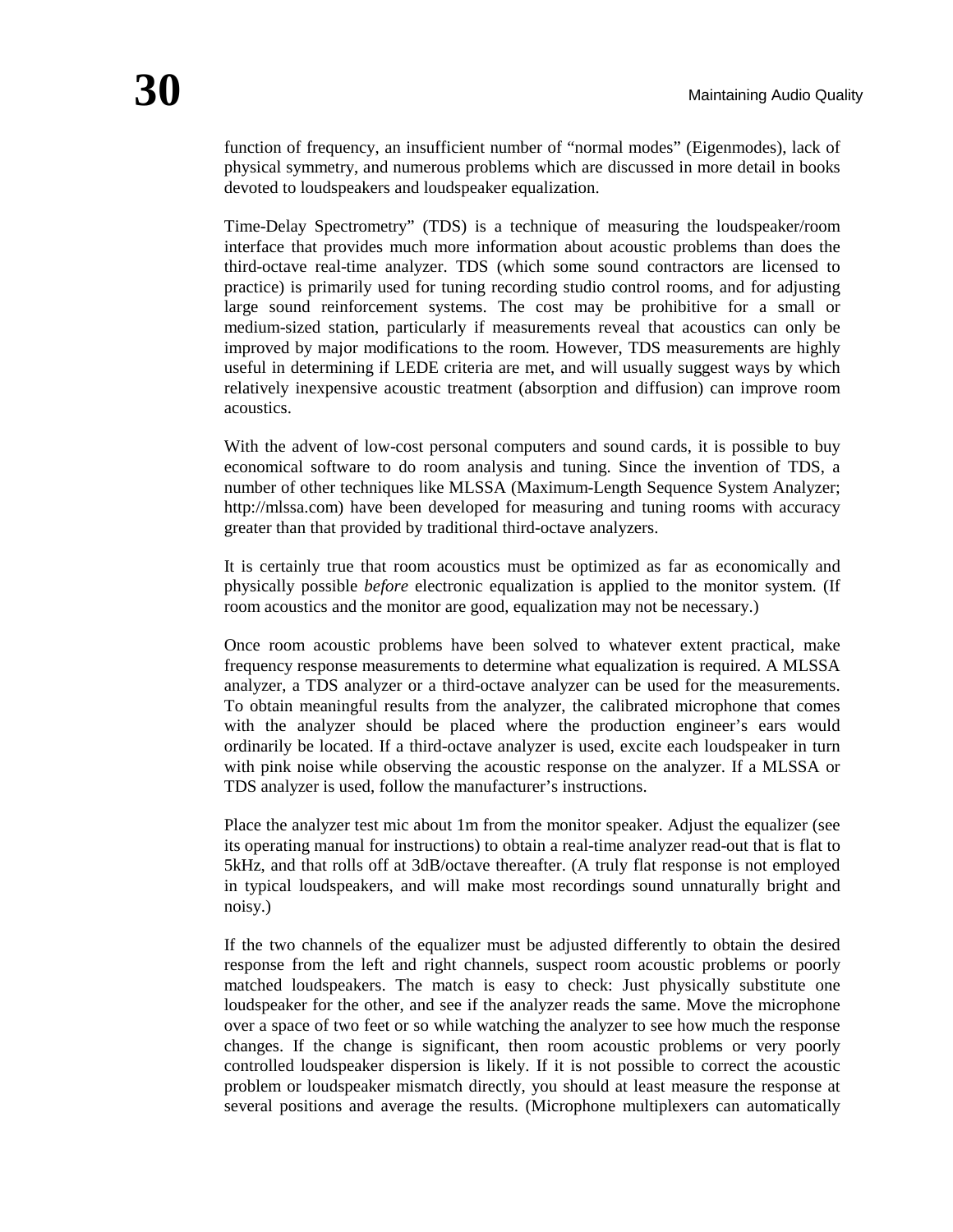average the outputs of several microphones in a phase-insensitive way — they will help you equalize loudspeaker response properly.)

Although left and right equalizers can be adjusted differently below 200Hz, they should be set close to identically above 200Hz to preserve stereo imaging, even if this results in less than ideal curves as indicated by the third-octave analyzer. (This is a limitation of the third-octave analyzer, which cannot distinguish between direct sound, early reflections, and the reverberant field; stereo imaging is primarily determined by the direct sound.)

A few companies are now making DSP-based room equalizers that attempt to correct both the magnitude and phase of the overall frequency response in the room. (See, for example, http://moose.sofgry.com/SigTech/.) These can produce excellent results if the room is otherwise acoustically well behaved.

Finally, we note once again that the manufacturers of powered nearfield monitors have done much of the work for you. These monitors have built-in equalization, which will often be quite adequate even at low frequencies, provided that the monitor's equalizer can be set to complement the monitor's location in the room.

# **Stereo Enhancement**

In contemporary broadcast audio processing, high value is placed on the loudness and impact of a station compared to its competition. OPTIMOD already has made a major contribution to competitiveness. Orban's 222A Stereo Spatial Enhancer augments your station's spatial image to achieve a more dramatic and more listenable sound. Your stereo image will become magnified and intensified; your listeners will also perceive greater loudness, brightness, clarity, dynamics and depth. In use, the 222A detects and enhances the attack transients present in all stereo program material, while not processing other portions. Because the ear relies primarily on attack transients to determine the location of a sound source in the stereo image, this technique increases the apparent width of the stereo soundstage. Since only attack transients are affected, the average L–R energy is not significantly increased, so the 222A does not exacerbate multiple distortion.

# **Other Production Equipment**

The preceding discussions of disk reproduction, tape, and electronic quality also apply to the production studio. Compact discs and DVD-Audio discs usually provide the highest quality. For cuts that must be taken from vinyl disk, it is preferable to use "high-end" consumer phono cartridges, arms, and turntables in production. Make sure that *one* person has responsibility for production quality and for preventing abuse of the record playing equipment. Having a single production director will also help achieve a consistent air sound — an important contribution to the "big-time" sound many stations want.

A new generation of low-cost all-digital mixers, made by companies like Soundcraft, Yamaha, Mackie, and Roland, provide the ability to automate mixes and to keep the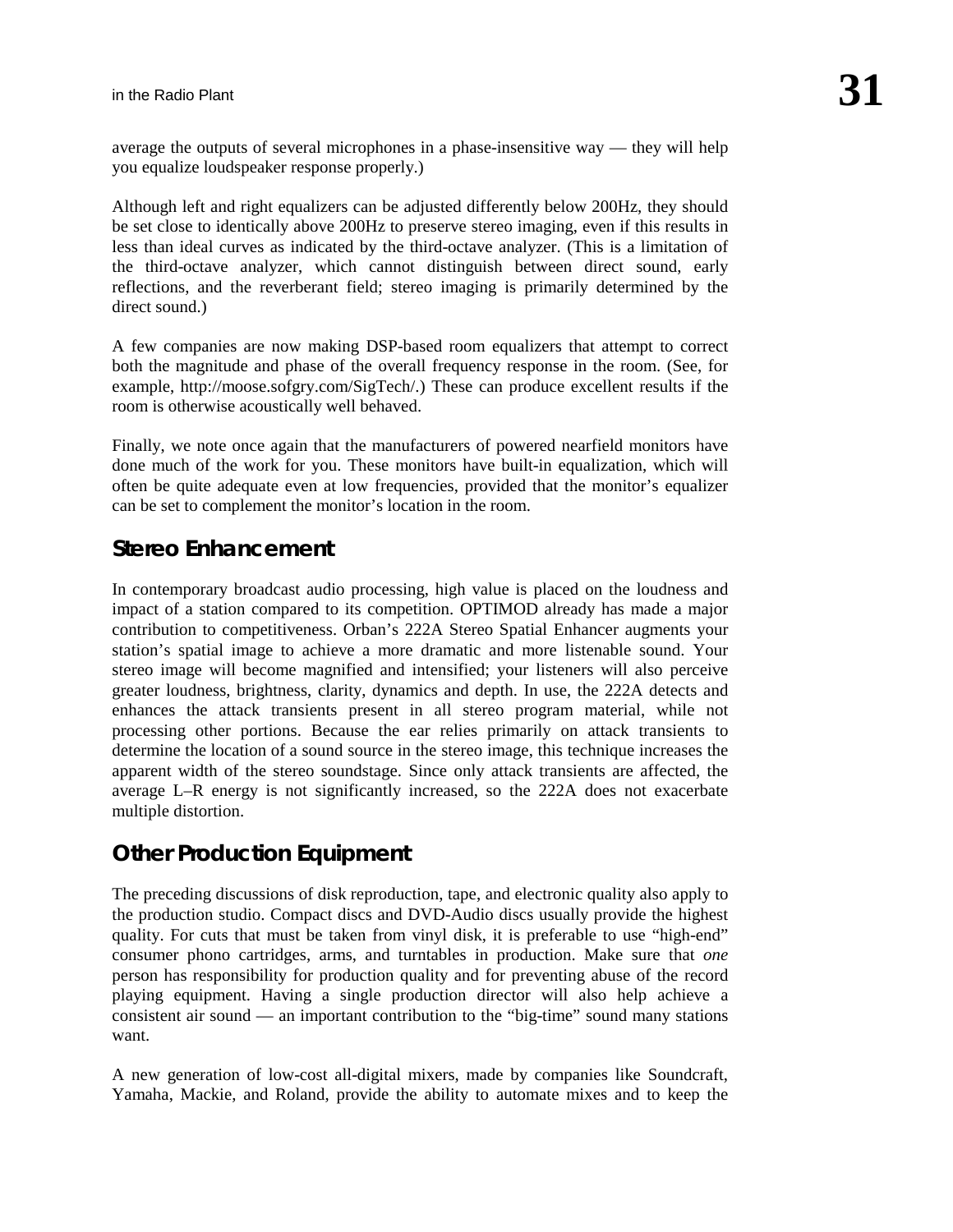signal in the digital domain throughout the production process. At the high end, Orban's Audicy digital workstation is oriented towards fast radio production. It combines a dedicated mixing control surface with no-delay RAM-based editing and high-quality built-in digital effects.

Although some people still swear by certain "classic" vacuum-tube power amplifiers (notably those manufactured by Marantz and McIntosh), the best choice for a monitor amplifier is probably a medium-power (100 watts or so per channel) solid-state amplifier with a good record of reliability in professional applications. We do not recommend using an amplifier that employs a magnetic field power supply or other such unusual technology, because these amplifiers literally chop cycles of the AC power line and tend to cause RFI problems.

Do not be tempted to dust off an old Gates or RCA power amplifier and place it in service because it saves you money. It is also usually unwise to use the monitor amplifiers built into most consoles.

# **Production Practices**

The following represents our opinions on production practices. We are aware that some stations operate under substantially different philosophies. But we feel that the recommendations below are rational and offer a good guide to achieving consistently high quality.

# **1. Do not apply general audio processing to dubs from commercial recordings in the production studio.**

OPTIMOD provides all the processing necessary, and does so with a remarkable lack of audible side effects Further compression is not only undesirable but is likely to be very audible. If the production compressor has a slow attack time (and therefore produces overshoots which can activate gain reduction in OPTIMOD), it will probably "fight" with OPTIMOD, ultimately yielding a substantially worse air sound than one might expect given the individual sounds of the two units.

If it proves impossible to train production personnel to record with the correct levels, we recommend using the Orban 8200ST (an integrated gated leveler, compressor, high-frequency limiter, and peak clipper that is the successor to Orban's 464A "Co-Operator") to protect the production recorder from overload. When used for leveling only, the 8200ST does not affect short-term peak-to-average ratio of the audio, and so will not introduce unnatural artifacts into OPTIMOD processing.

If production personnel control levels correctly, the 8200ST can be used as a safety limiter and high-frequency limiter by using only the 8200ST compressor function and adjusting its input gain so that broadband gain reduction never occurs when the console VU meters are peaking normally. With this setup, only high frequencies will be controlled and high-frequency tape saturation will be prevented without adding unwanted broadband compression. (The 8200ST subtle broadband compressor will still prevent tape overload if the console output level is peaked too high.)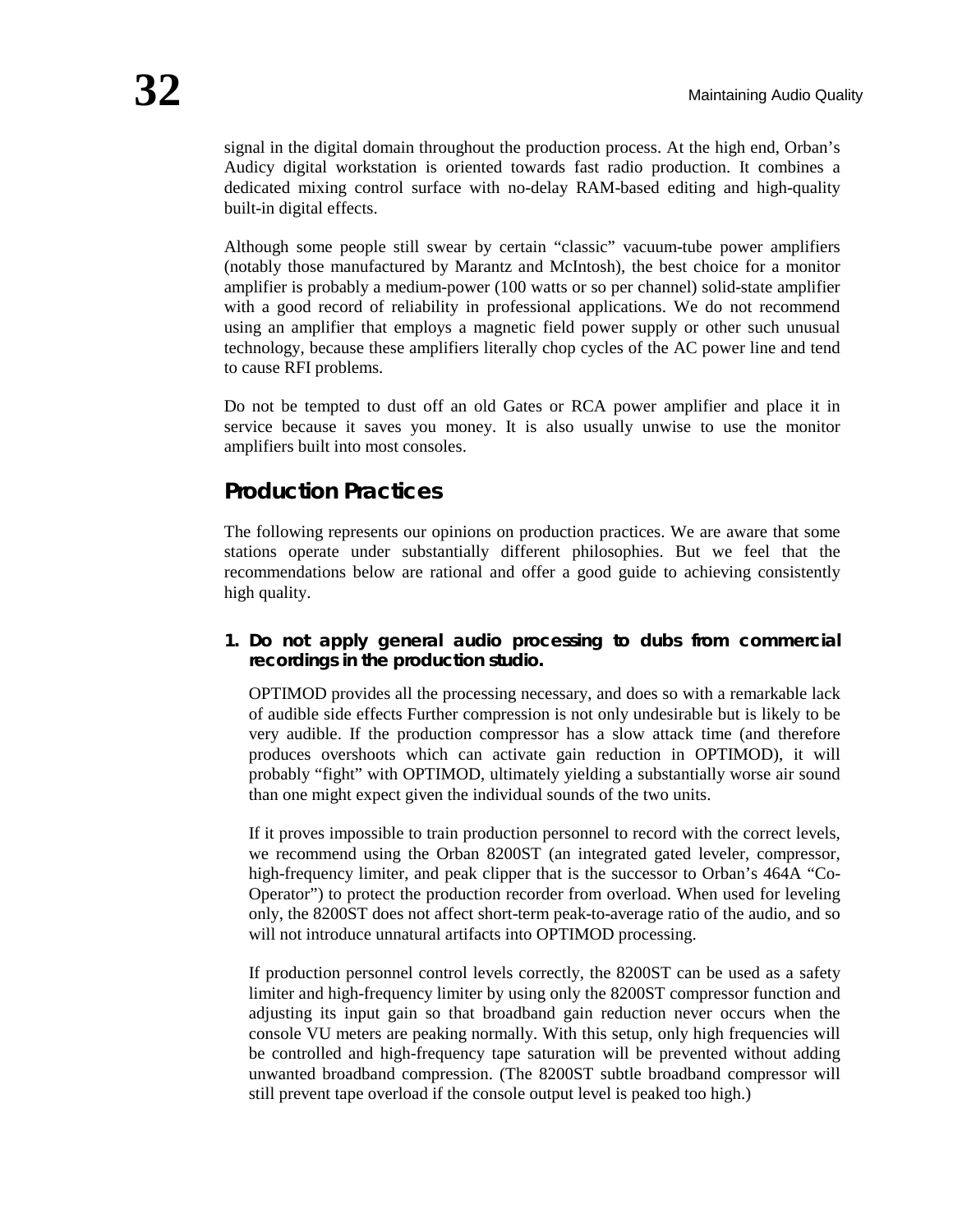#### **2. Avoid excessive bass and treble boost.**

Substandard recordings can be sweetened with equalization to achieve a tonal balance typical of the best currently produced recordings. However, excessive treble boost (to achieve a certain sound signature for the station) must be avoided if a tape speed of 7.5ips is used, because the tape is subject to high-frequency saturation due to the high-frequency boost applied by the recorder's equalization network. If production is recorded and played on-air digitally, there is no effective limit to the amount of HF boost you can apply in production. However be aware that large amounts of HF boost will stress your on-air AM or FM audio processor because it has to deal with pre-emphasis. We recommend using a modern CD typical of your program material as a reference for spectral balance. Very experienced engineers master major-label CDs using the best available processing and monitoring equipment, typically costing over \$100,000 per room in a well-equipped mastering studio. The sound of major-label CDs represents an artful compromise between the demands of different types of playback systems and is designed to sound good on all of them. Mastering engineers do not make these compromises lightly. We believe it is very unwise for a radio station to significantly depart from the spectral balance typical of major-label CDs, because this almost certainly guarantees that there will be a class of receivers on which the station sounds terrible.

#### **3. Use a compander noise reduction system for all analog-taped material.**

See the discussion of noise reduction on page 16.

# **4. Pay particular attention to the maintenance of production studio equipment.**

Even greater care than that employed in maintaining on-air equipment is necessary in the production studio, since quality loss here will appear on the air repeatedly. The production director should be acutely sensitized to audible quality degradation and should immediately inform the engineering staff of any problems detected by ear.

#### **5. Minimize motor noise.**

To prevent motor noise from leaking into the production microphone, tape machines with noisy motors and computers with noisy fans and hard drives should be installed in alcoves under soffits, and surrounded by acoustic treatment. In the real world of budget limitations this is sometimes not possible, although sound-deadening treatment of small spaces is so inexpensive that there is little excuse for not doing it. But even in an untreated room, it is possible to use a directional microphone (with figure-eight configuration, for example) with the noisy machine placed on the microphone's "dead" axis. Choosing the frequency response of the microphone to avoid exaggerating low frequencies will help. In particularly difficult cases, a noise gate or expander can be used after the microphone preamp to shut off the microphone except during actual speech.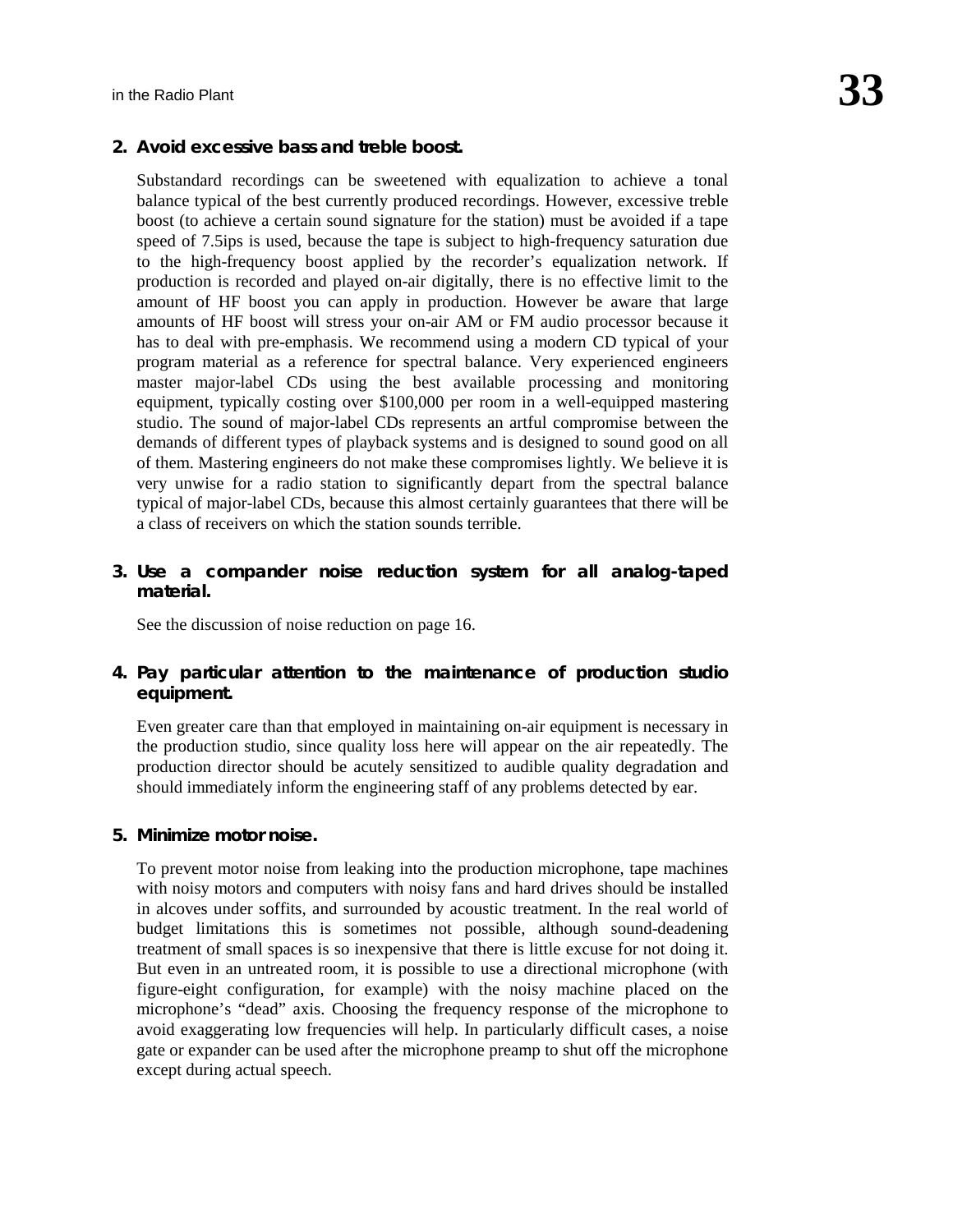# **6. Consider processing the microphone signal.**

Audio processing can be applied to the microphone channel to give the sound more punch. Suitable equalization may include gentle low- and high-frequency boosts to crispen sound, aid intelligibility, and add a "big-time" quality to the announcer. But be careful not to use too much bass boost, because it can *degrade* intelligibility. Effects like telephone and transistor radio can be achieved with equalization, too

The punch of production material can often be enhanced by tasteful application of compression to the microphone chain. However, avoid using an excessive amount of gain reduction and excessively fast release time. These cause room noise and announcer breath sounds to be exaggerated to grotesque levels (although this problem can be minimized if the compressor has a built-in expander or noise gate function).

Close-micing, which is customary in the production studio, can exaggerate voice sibilance. In addition, many women's voices are sibilant enough to cause unpleasant effects. If high-frequency equalization and/or compression are applied, sibilance will be further exaggerated. If you prefer an uncompressed sound for production work but still have a sibilance problem, then consider locating a dedicated de-esser *after* all other processing in the microphone chain.

# **Part 4: Equipment Following OPTIMOD**

Some of the equipment following OPTIMOD in the transmission path can also affect quality. The STL, FM exciter, transmitter, and antenna can all have subtle, yet audible, effects.

# **STL**

The availability of uncompressed digital STLs using RF signal paths has removed one of the major quality bottlenecks in the broadcast chain. These STLs use efficient modemstyle modulation techniques to pass digitized signals with bit-for-bit accuracy. Provided that the user uses their digital inputs and outputs, and does not require them to do sample rate conversion (which can introduce overshoot if it a downward conversion that filters out signal energy), they are essentially transparent.

Uncompressed digital STLs using terrestrial lines (like T1s in the United States) also provide transparent quality and are equally recommended.

An older digital STL technology uses lossy compression. If the bit rate is sufficiently high, these can be quite audibly transparent. However, all such STLs introduce overshoot and are therefore unsuitable for passing processed audio that has been previously peak limited.

Analog microwave STLs provide far lower quality than either digital technology and are not recommended when high audio quality is desired. They are sometimes appropriate for AM, because receiver limitations will tend to mask quality limitations in the STL.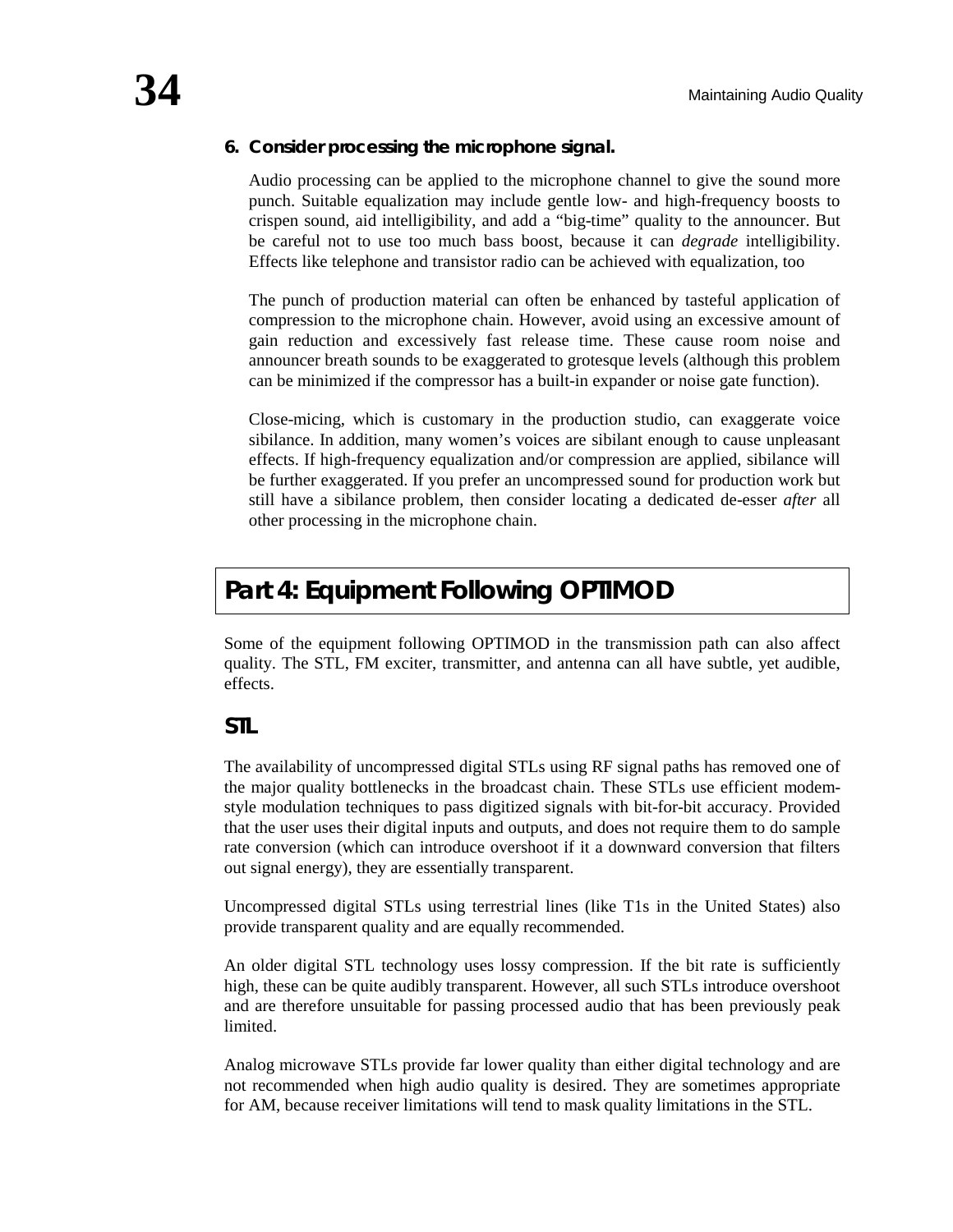# **FM Exciter**

Exciter technology has improved greatly in the last twenty years. The most important improvement has been the introduction of digitally synthesized exciters from several manufacturers. This technology uses no AFC loop, and can have frequency response to DC, if desired. It therefore has no problems with bounce or tilt to cause overshoot.

In conventional analog exciter technology, the major improvements have been lowered non-linear distortion in the modulated oscillator, and higher-performance Automatic Frequency Control (AFC) loops with better transient response and lower low-frequency distortion.

At this writing, the state-of-the-art in analog modulated oscillator distortion is approximately  $0.02\%$  THD at  $\pm 75$  kHz deviation. (Distortion in digital exciters is typically 10 times lower than this.) In our opinion, if the THD of your exciter is less than 0.1%, it is probably adequate. If it is poorer than this (as many of the older technology exciters are), replacing your exciter will audibly improve sonic clarity and will also improve the performance of any subcarriers.

Even if the distortion of your modulated oscillator is sufficient, the performance of the AFC loop may not be. A high-performance exciter must have a dual time-constant AFC loop to achieve satisfactory low-frequency performance. If the AFC uses a compromise single time-constant, stereo separation and distortion will be compromised at low frequencies. Further, the exciter will probably not accurately reproduce the shape of the carefully peak- controlled OPTIMOD-FM output, introducing spurious peaks and reducing achievable loudness.

Even dual time-constant AFC loops may have problems. If the loop exhibits a peak in its frequency response at subsonic frequencies, it is likely to "bounce" and cause loss of peak control. (Composite STLs can have similar problems.)1

Digital exciters have none of these problems. However, a *properly designed* analog exciter can have good enough performance to limit overshoot due to tilt and bounce to less than 1% modulation. Therefore, either technology can provide excellent results.

# **FM Transmitter**

l

The transmitter must be transparent to the modulated RF. If its amplifiers are narrowband (< 500kHz at the –3dB points), it can significantly truncate the Bessel sidebands produced by the FM modulation process, introducing distortion. For best results, –3dB bandwidth should be at least 1MHz.

Narrowband amplifiers can also introduce synchronous FM. This can cause audible problems quite similar to multipath distortion, and can particularly damage SCAs.

<sup>&</sup>lt;sup>1</sup> Thanks to Greg Oqonowski, Modulation Index, Diamond Bar, CA, for bringing this to our attention. (www.indexcom.com). Ogonowski has developed modifications for several exciters and STLs that improve the transient response of their AFCs.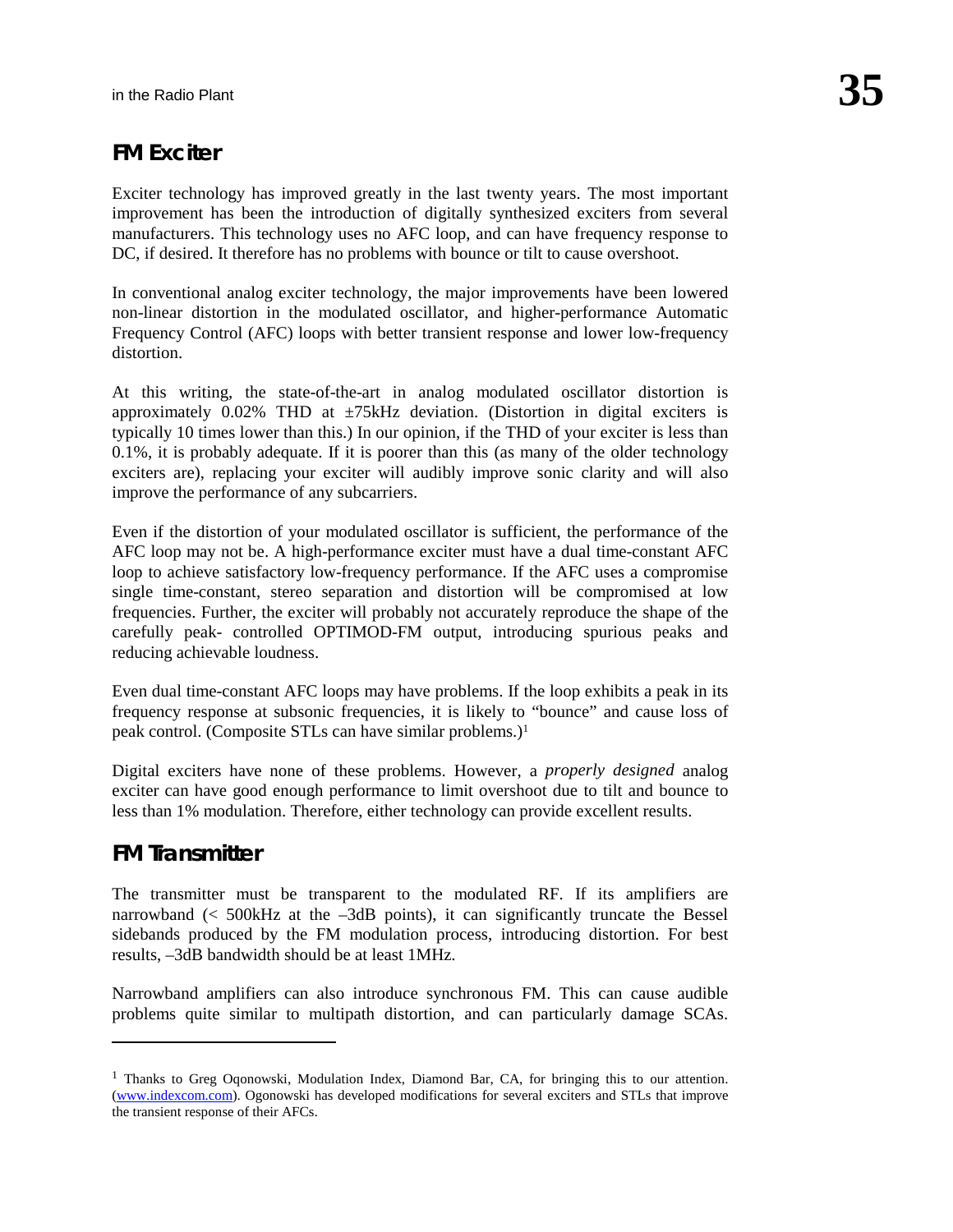Synchronous FM should be *at least* –35dB below carrier level, with –40dB or better preferred.2

If the transmitter's group delay is not constant with frequency, it can also introduce synchronous FM, even if the bandwidth is wide. Please note that the "Incidental FM" reading on most FM modulation monitors is heavily smoothed and de-emphasized, and cannot be used to accurately measure synchronous FM. At least one device has appeared to do this accurately (Radio Design Labs' Amplitude Component Monitor Model ACM-1).

# **FM Antenna**

Problems with antenna bandwidth and group delay can also cause synchronous FM, as can excessive VSWR, which causes reflections to occur between transmitter and antenna.

Perhaps the most severe antenna-induced problems relate to coverage pattern. Proper choice of the antenna and its correct installation can dramatically affect the amount of multipath distortion experienced by the listener. The degradations that can be caused by multipath are far more severe than *any* of the other quality-degrading factors discussed in this paper. Minimization of received multipath is the single most important thing that the broadcast engineer can do to ensure high quality at the receiver.

# **AM Transmitter**

We live in the golden age of AM transmitters. After 75 years of development, we finally have AM transmitters (using digital modulation technology) that are audibly transparent, even at high power levels. Previously, even the best high-power AM transmitters had a sound of their own, and all audibly degraded the quality of their inputs.

We recommend that any AM station that is serious about quality upgrade to such a transmitter. By comparison to any tube-type transmitter, not only is the quality audibly better on typical consumer receivers, but the transmitter will pay for itself with lower power bills.

# **AM Antenna**

l

The benefits of a transmitter with a digital modulator will only be appreciated if it feeds an antenna with wideband, symmetrical impedance. A narrowband antenna not only audibly reduces the high frequency response heard at the receiver, but also can cause non-linear distortion in radios' envelope detectors if asymmetrical impedance has caused the upper and lower sidebands to become asymmetrical. Such antennas will not work for any of the AM IBOC systems proposed at this writing.

<sup>&</sup>lt;sup>2</sup> Geoff Mendenhall of Harris has written an excellent practically-oriented paper on minimizing synchronous FM: G. Mendenhall, "Techniques for Measuring Synchronous FM Noise in FM Transmitters,**"** *Proc. 1987 Broadcast Engineering Conf., National Assoc. of Broadcasters, Las Vegas, NV, p*p.43-52 (Available from NAB Member Services).